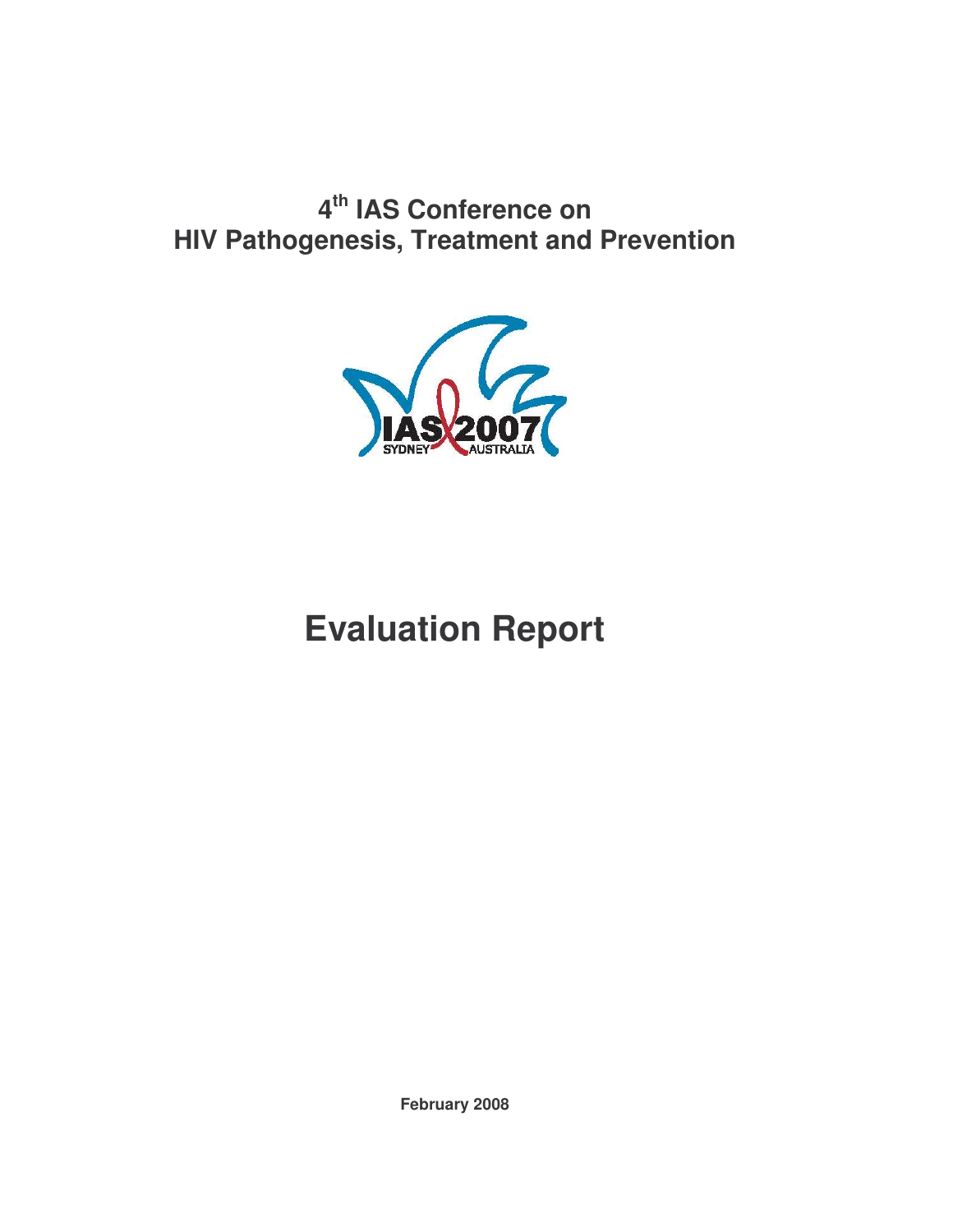Copyright information

© 2008 Copyright International AIDS Society.

Reproduction, adaptation or translation without prior written permission is prohibited, except as allowed under the copyright laws.

For information:

International AIDS Conference Secretariat International AIDS Society PO Box 2 CH1216 – Cointrin Geneva, Switzerland Tel: +41 22 710 08 00 Fax: +41 22 710 08 99 Email: info@iasociety.org Web: www.iasociety.org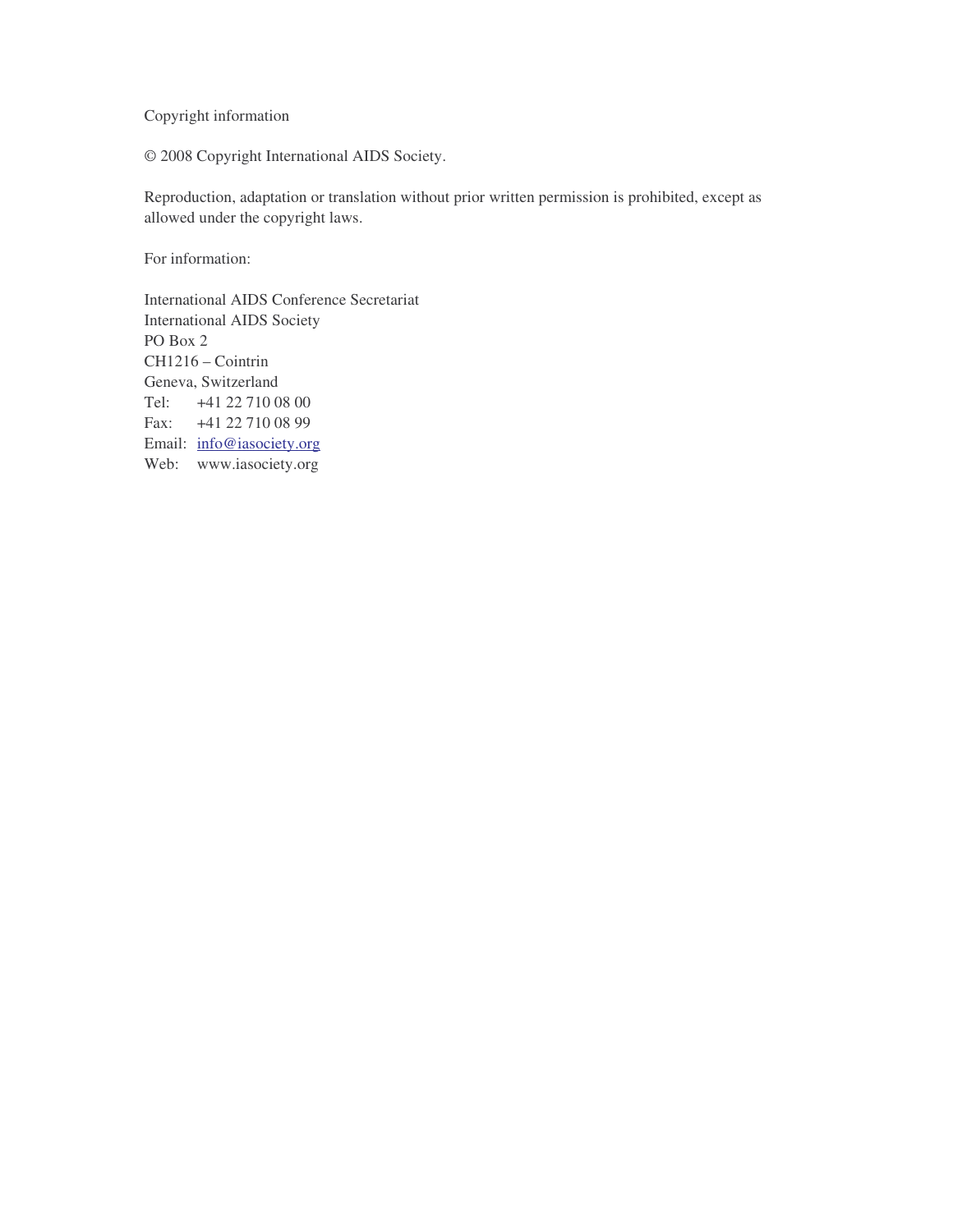# Contents

|    | Acknowledgements                                                     | $\mathfrak s$ |
|----|----------------------------------------------------------------------|---------------|
|    | Glossary                                                             | $\mathfrak s$ |
|    | <b>Conference Evaluation Team</b>                                    | 5             |
|    | <b>Executive Summary</b>                                             | 6             |
|    |                                                                      |               |
|    | 1. Context and Methodology                                           | 9             |
|    | 1.1 Background                                                       | 9             |
|    | 1.2 The Evaluation                                                   | 10            |
|    | 1.2.1 Objectives                                                     | 10            |
|    | 1.2.2 Methodology                                                    | 10            |
|    | 1.2.3 Other relevant evaluation work                                 | 11            |
|    | 2. Conference Overview and Demographic Details of Survey Respondents | 12            |
|    | 2.1 Conference attendance figures                                    | 12            |
|    | 2.2 Overview of IAS 2007 structure and programme                     | 13            |
|    | 2.3 Characteristics of survey respondents                            | 14            |
|    | 2.3.1 Age and gender                                                 | 14            |
|    | 2.3.2 Main occupation/profession and main place of work              | 14            |
|    | 2.3.3 Years worked in HIV/AIDS field                                 | 15            |
|    | 2.3.4 Main country of residence and main country of work             | 16            |
|    | 2.3.5 Attendance at previous conferences                             | 16            |
|    | 2.3.6 Main track of interest                                         | 17            |
|    | 2.3.7 Proficiency in spoken English                                  | 17            |
|    | 2.3.8 Representativeness of survey sample                            | 17            |
|    | 3. Findings: Conference Participation and Reach                      | 18            |
|    | 3.1 Conference participation                                         | 18            |
|    | 3.1.1 Initial source of information about IAS 2007                   | 18            |
|    | 3.1.2 Reasons for attending AIDS 2006                                | 18            |
|    | 3.2 Conference reach                                                 | 19            |
|    | 3.2.1 Media coverage                                                 | 19            |
|    | 3.2.2 Scholarship programme                                          | 20            |
|    | 3.2.3 Abstract mentor programme                                      | 22            |
| 4. | <b>Findings: Conference Impact</b>                                   | 23            |
|    | 4.1 Success in achieving key purposes                                | 23            |
|    | 4.2 Conference impact on delegates                                   | 23            |
|    | Professional benefits gained from attending<br>4.2.1                 | 23            |
|    | Anticipated use of benefits gained<br>4.2.2                          | 24            |
|    | Professional value of IAS 2007<br>4.2.3                              | 25            |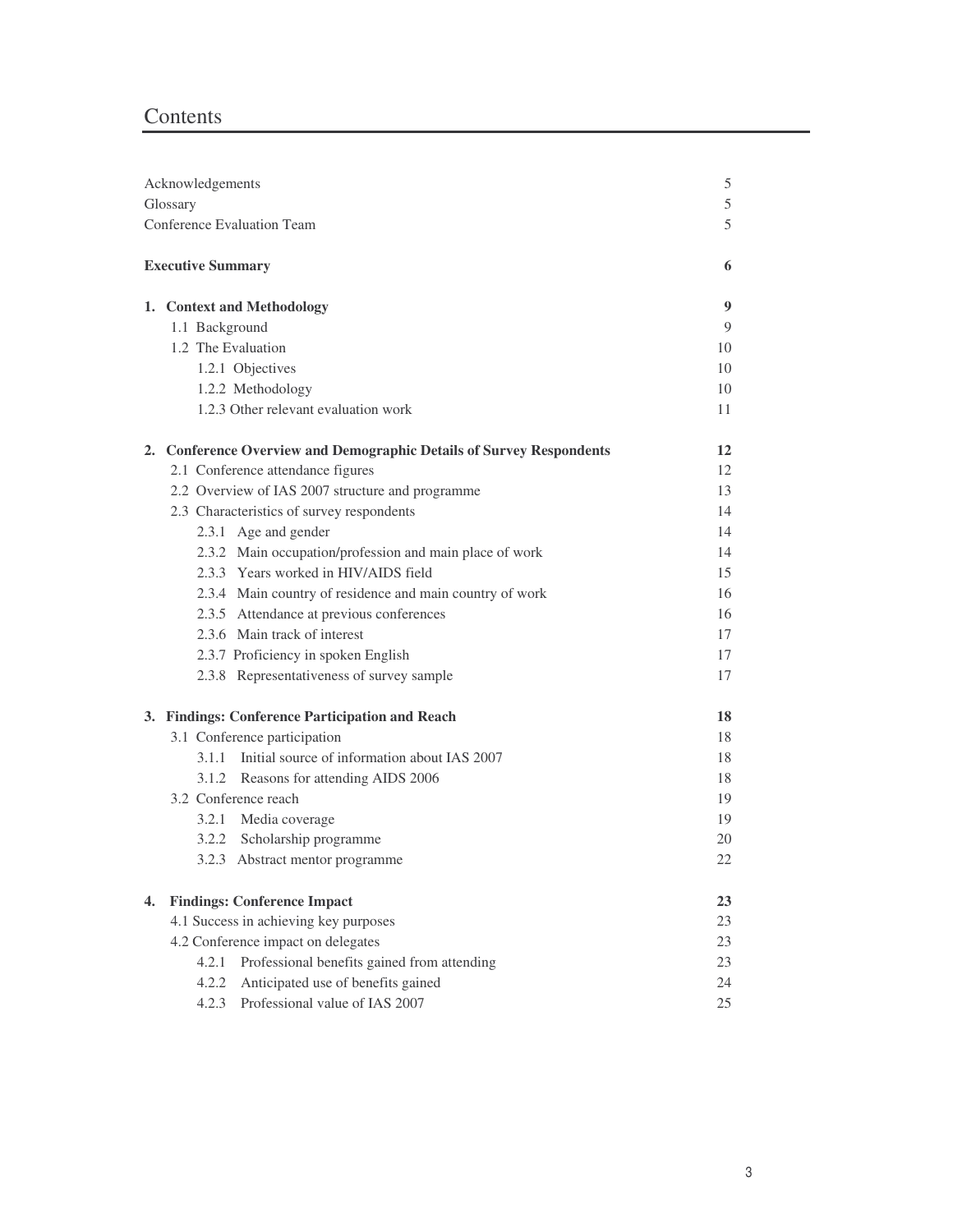| 5. | <b>Findings: Conference Programme</b>                 | 27 |
|----|-------------------------------------------------------|----|
|    | 5.1 Quality of the IAS 2007 programme                 | 27 |
|    | 5.2 Quality of science in tracks                      | 27 |
|    | 5.3 Programme sessions and activities                 | 28 |
|    | 5.4 Other comments about the programme                | 29 |
| 6. | <b>Findings: Conference Planning and Organization</b> | 31 |
|    | 6.1 Support services for delegates                    | 31 |
|    | 6.2 Conference organization                           | 32 |
|    | 6.3 Other comments about conference organization      | 32 |
|    | 6.4 Sydney Declaration                                | 33 |
|    | 6.5 Other comments about the conference               | 33 |
| 7. | <b>Key Findings, Discussion and Conclusions</b>       | 34 |
|    | 7.1 Introduction                                      | 34 |
|    | 7.2 Key findings                                      | 34 |
|    | 7.2.1 Attendance                                      | 34 |
|    | 7.2.2 Impact                                          | 35 |
|    | 7.2.3 Programme                                       | 35 |
|    | 7.2.4 Planning and organization                       | 36 |
|    | 7.3 Discussion                                        | 36 |
|    | 7.3.1 Attendance and reach                            | 36 |
|    | 7.3.2 Impact                                          | 36 |
|    | 7.3.3 Programme                                       | 36 |
|    | 7.3.4 Organization                                    | 37 |
|    | 7.3.5 Limitations of the evaluation                   | 37 |
|    | 7.4 Conclusions                                       | 37 |

# **Appendices**

- 1. Online delegate survey
- 2. Report of the longer-term impact of the  $3<sup>rd</sup>$  IAS Conference on HIV Pathogenesis, Treatment and Prevention (IAS 2005)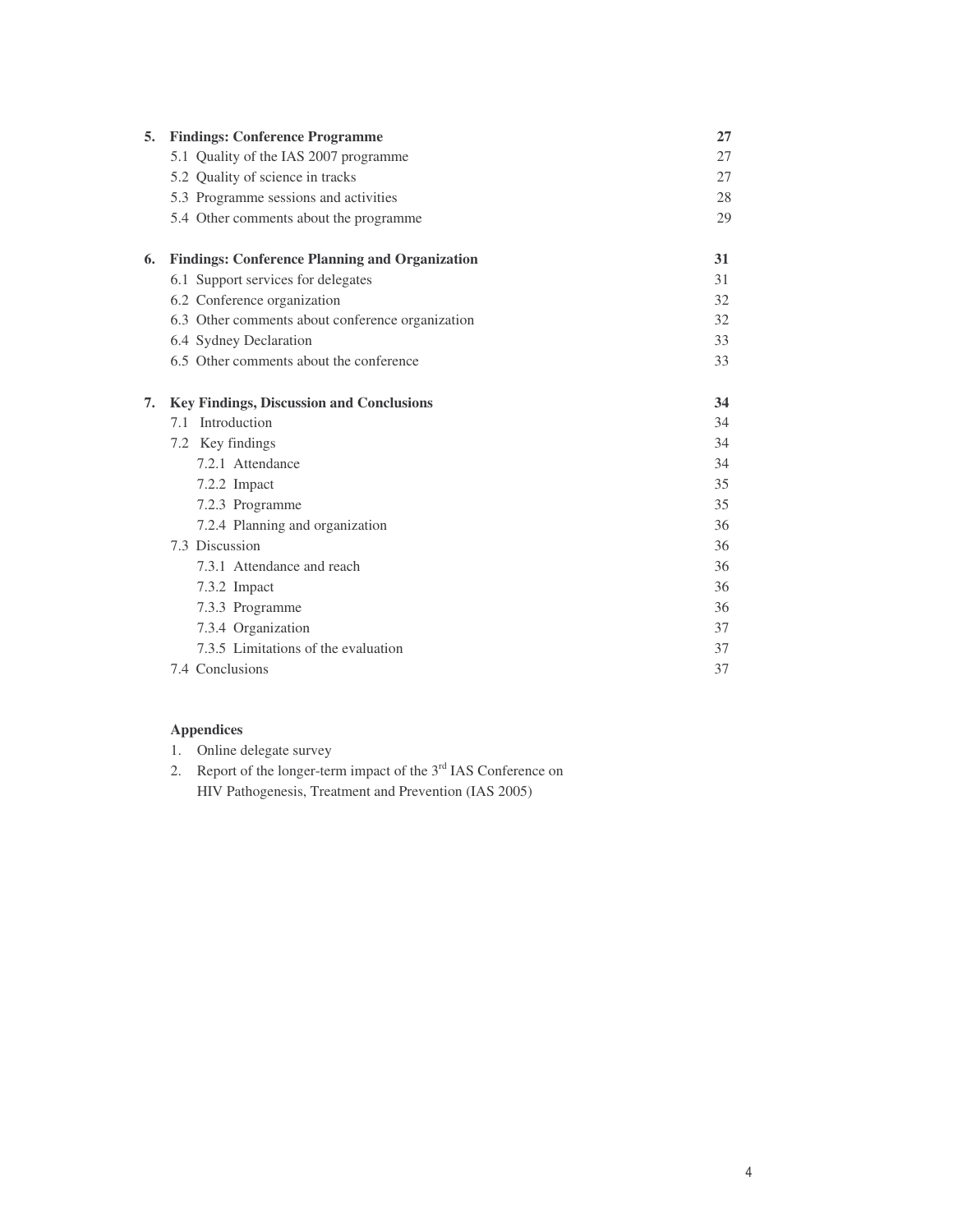# **Acknowledgements**

Thanks are extended to the 1,400 individuals who completed surveys and/or participated in interviews as part of the evaluation. Without their contribution it would not have been possible to portray in such detail the process, impact and outcomes of the 4<sup>th</sup> IAS Conference on HIV Pathogenesis, Treatment and Prevention.

Thanks are also extended to Mats Ahnlund, Conference Director, and staff at the conference secretariat, International AIDS Society, and Levinia Crooks, Chief Executive Officer, and conference staff, Australian Society for HIV Medicine, for their support.

Rob Wilkins, Dean Murphy and Hedimo Santana conducted interviews during the conference in a voluntary capacity, and their contribution is gratefully acknowledged.

### **Glossary**

| <b>AIDS 2006</b> | XVI International AIDS Conference                                            |
|------------------|------------------------------------------------------------------------------|
| ART              | Antiretroviral treatment                                                     |
| <b>ARVs</b>      | Antiretrovirals                                                              |
| <b>ASHM</b>      | Australasian Society for HIV Medicine                                        |
| <b>AZT</b>       | Azidothymidine                                                               |
| COC.             | <b>Conference Organizing Committee</b>                                       |
| <b>HAART</b>     | Highly active antiretroviral treatment                                       |
| <b>IAS</b>       | <b>International AIDS Society</b>                                            |
| <b>IAS 2005</b>  | 3 <sup>rd</sup> IAS Conference on HIV Pathogenesis, Treatment and Prevention |
| <b>IAS 2007</b>  | 4 <sup>th</sup> IAS Conference on HIV Pathogenesis, Treatment and Prevention |
| <b>PMTCT</b>     | Prevention of mother to child transmission                                   |
| <b>PLWHA</b>     | People living with HIV/AIDS                                                  |

# **Conference Evaluation Team**

The evaluation of the 4<sup>th</sup> IAS Conference on HIV Pathogenesis, Treatment and Prevention (IAS 2007) was undertaken by:

**Diana McConachy**, M.Ed. Evaluation Coordinator, IAS 2007, and International AIDS Society, Sydney, Australia

#### **Karalyn McDonald**, M.A.

Australian Research Centre in Sex, Health & Society, La Trobe University, Melbourne, Australia

**Norman Booker**, Grad.Dip. Adult Education Consultant, Sydney, Australia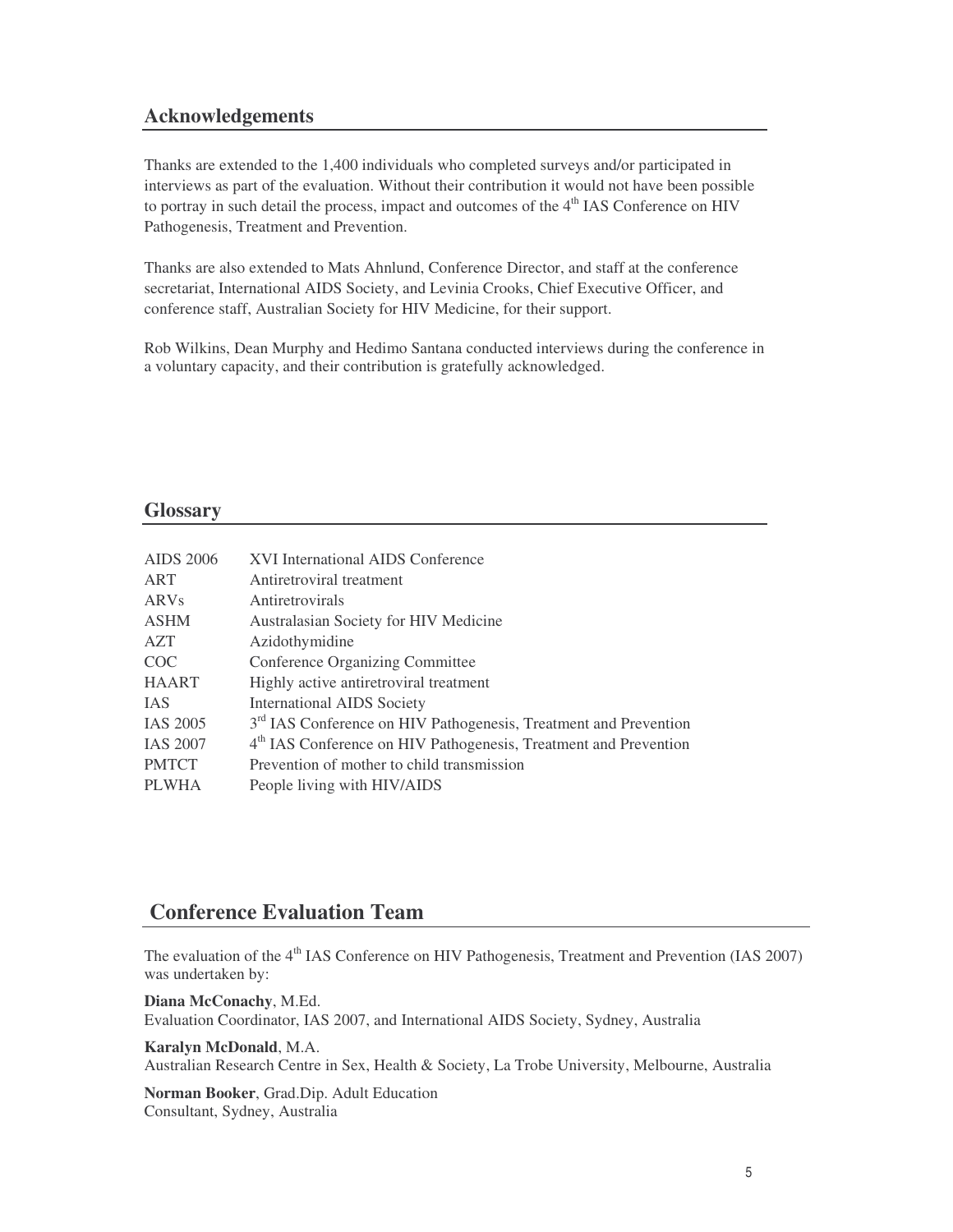# **EXECUTIVE SUMMARY**

# **1. Introduction**

The 4<sup>th</sup> IAS Conference on HIV Pathogenesis, Treatment and Prevention (IAS 2007) was held in Sydney, Australia,  $22 - 25$  July, 2007. The conference was organized by the International AIDS Society (IAS) and the local host, the Australasian Society for HIV Medicine (ASHM). The conference attracted 6,679 participants, including 5, 476 delegates from 140 countries.

The aim of the conference's scientific programme was: 'To provide new insights into HIV disease development, prevention and care that can lead to novel research directions, help advance translational research, and move theoretic advances into clinical practice and prevention programmes'. 1

### **2. The Evaluation**

The evaluation of IAS 2007 had three objectives:

- i. To assess the immediate and short-term effects of the conference on delegates and their work in HIV/AIDS;
- ii. To review the quality, relevance and usefulness of the scientific programme;
- iii. To appraise key elements of conference planning and organization.

A range of methods was used to collect information to address these objectives, including: review of conference documentation; consultation with conference organizers and secretariat staff; observation of selected sessions and activities; review of monitoring data; and interviews with and surveys of delegates and other key informants. The views of approximately 1,400 people informed the evaluation.

The primary data collection instrument was an online survey sent to all delegates five weeks after the conference had ended. There was a high level of engagement with the survey, reflected by a 35% response rate representing 1,335 delegates working in 114 countries, 69% of whom were attending their first IAS Conference on HIV Pathogenesis, Treatment and Prevention.

#### **3. Summary of key findings**

#### **Attendance**

- 1. Of the four IAS Conferences on HIV Pathogenesis, Treatment and Prevention held to date, IAS 2007 attracted the largest number of participants (n=6,679), delegates (n=5,476) and countries represented (n=140).
- 2. 446 media representatives attended IAS 2007; twice the number that attended IAS 2005.
- 3. Clinician/physicians comprised the largest group of delegates (37%) and Track B: Clinical Research, Treatment and Care, was the main track of interest of the majority of survey respondents (67%).
- 4. The scientific programme was by far the most important factor in survey respondents' decision to attend the conference (61%).

<sup>&</sup>lt;sup>1</sup> Invitation Programme and Call for Abstracts:  $4<sup>th</sup>$  IAS Conference on HIV Pathogenesis, Treatment and Prevention, p.5.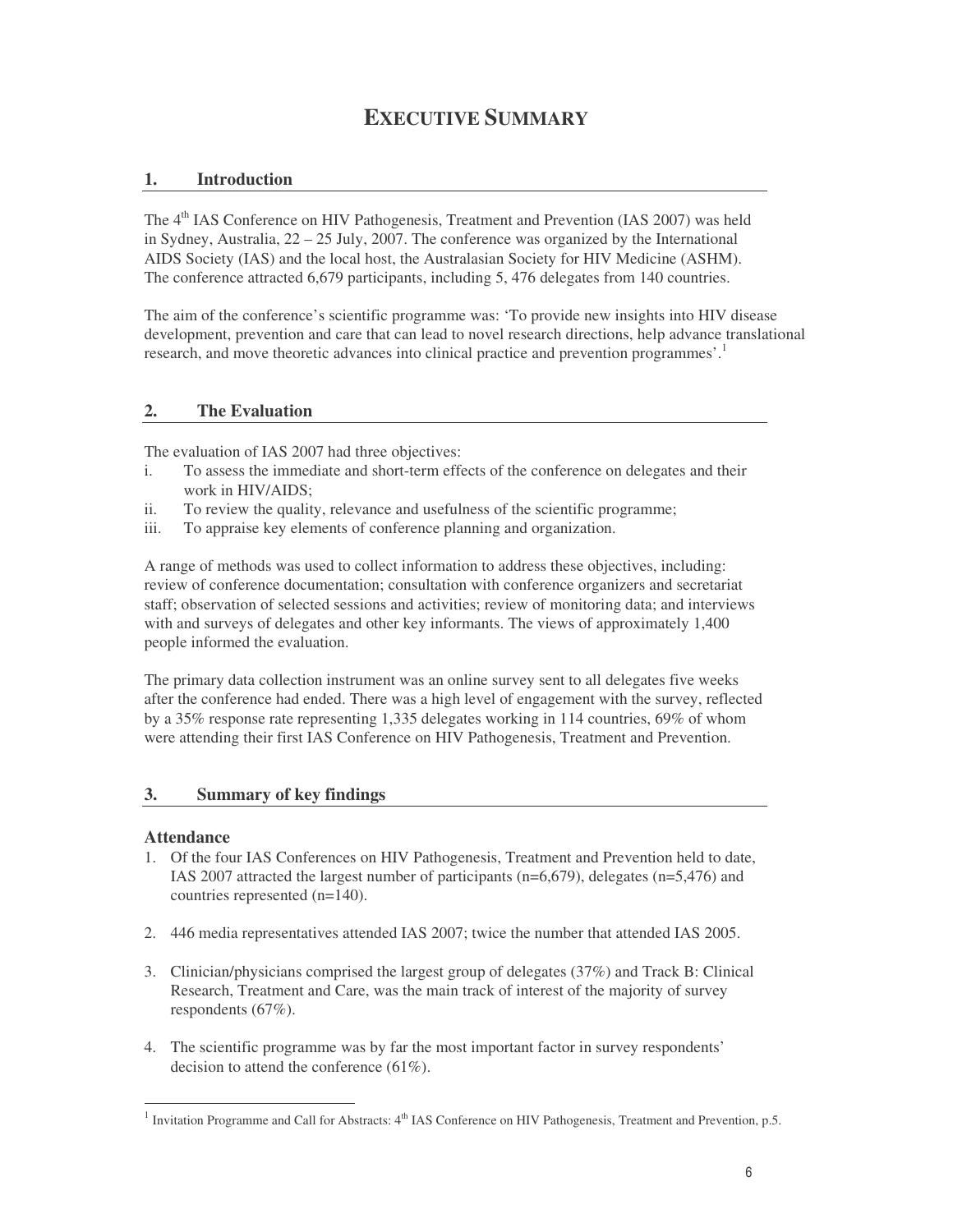- 5. Attendance of a previous IAS Conference on HIV Pathogenesis, Treatment and Prevention or awareness of the conference schedule was the main source of information about IAS 2007 for survey respondents (35%), followed by a recommendation from a colleague or friend  $(21\%)$ .
- 6. The number of scholarship applications received  $(n=3,179)$  reflected a 76% increase from IAS 2005.

#### **Impact**

- 7. The vast majority of survey respondents deemed IAS 2007 'successful' or 'very successful' in achieving its key purposes of focussing on the latest HIV science and its application for clinical practice and prevention programmes (87%), and providing new insights into HIV disease development, prevention and care that will lead to new research (86%). A large majority also rated the conference successful in addressing the challenges of expanding treatment and prevention in resource-limited settings (78%).
- 8. Almost all survey respondents (98%) reported they had benefited professionally from attending the conference; with 69% identifying more than two gains. Although new insights into HIV treatment and care (66%) and a global perspective on HIV science (55%) were the most frequently noted gains, IAS 2007 also offered some respondents more than new information, affirming their current work (43%) and/or renewing their sense of purpose (27%).
- 9. The impact of the conference reached far beyond the delegates who attended. Almost all survey respondents (96%) anticipated undertaking at least one activity using benefits gained at IAS 2007, with the vast majority anticipating more than one activity (85%). Although sharing information with colleagues was the most frequently identified activity (82%), around one third of respondents also planned to apply new insights to clinical practice, refine existing research, follow-up new contacts or develop a collaboration.
- 10. Almost all survey respondents (96%) would recommend the conference to a colleague and a large majority (84%) would choose to attend IAS 2009 in Cape Town. The most frequently noted reason for not attending IAS 2009 was cost/lack of funding (42%).

#### **Programme**

- 11. Of the four IAS Conferences on HIV Pathogenesis, Treatment and Prevention held to date, IAS 2007 attracted the greatest number of abstracts (n=3,336) from the most countries (n=133). These figures represented increases of 76% and 18%, respectively, from IAS 2005.
- 12. The Abstract Mentor Programme attracted 63 'submitters' but only nine active 'mentors'; the latter reflecting a significant decrease in the number of mentors from IAS 2005.
- 13. The overall conference programme rated highly, with 85% or more survey respondents assessing the quality of sessions, the quality of speakers, the range of topics covered and the usefulness of information presented as 'good' or 'excellent'. Slightly fewer respondents (75%) gave these ratings to the quality of discussion and debate.
- 14. The quality of the science in each track rated very highly, with almost all survey respondents agreeing their main track of interest had presented state-of-the-art science (94%) and addressed current research questions (95%). A large majority agreed their track examined how scientific advances can inform HIV policy and programmes (84%).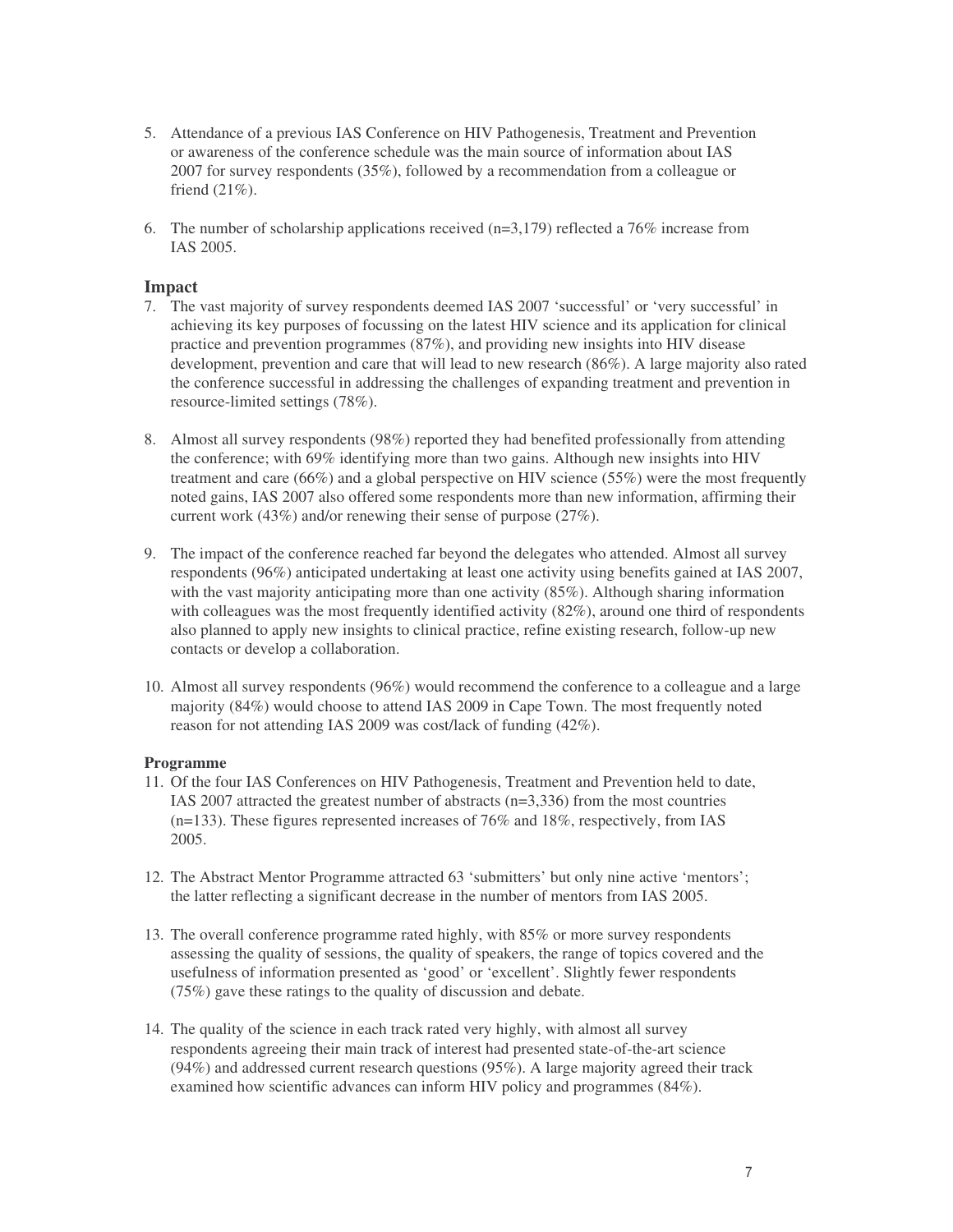15. Plenary sessions (75%) and oral abstract sessions (52%) were deemed the most useful types of sessions, and the majority of respondents would not change the current session mix.

#### **Organization**

- 16. Overall conference planning and organization rated highly, with at least 90% of survey respondents assessing the pre-conference information, abstract submission process, online registration, collection of badge/bag/CD-ROM, venue and facilities, and the opening session as 'good' or 'excellent'. The lowest rated element was the poster display (rated 'good' or 'excellent' by 75%).
- 17. The Online programme-at-a-glance (92%) and the Abstract CD-ROM (86%) were the delegate support services most frequently used by survey respondents and the services deemed most useful. The Delegate connector was the least frequently used service (48%) and received an overall lower rating of usefulness.

#### **4. Conclusions**

The evaluation demonstrated that the 4<sup>th</sup> IAS Conference on HIV Pathogenesis, Treatment and Prevention was rated highly and had an immediate impact on many delegates and their work in HIV/AIDS. The evaluation also showed that the influence of the conference extended far beyond the delegates who attended.

As the evaluation findings are a reasonable reflection of delegates' views, it is possible to conclude that there was strong support for IAS 2007, and that the conference provided a robust and appropriate mechanism for the successful delivery of the aims of the scientific programme.

The evaluation also highlighted the need for the IAS 2009 programme to continue to address the challenges of expanding treatment and prevention in resource-limited settings, and the transfer of scientific advances into policy and programmes. The evaluation also underscored the importance of conference geographic location in determining attendance for some participants, the pressing need for scholarships to maximise the participation of people from developing countries and new and young researchers, and the important role played by professional and friendship networks in raising awareness of the conference. In addition, some lower level planning and organizational issues were illuminated.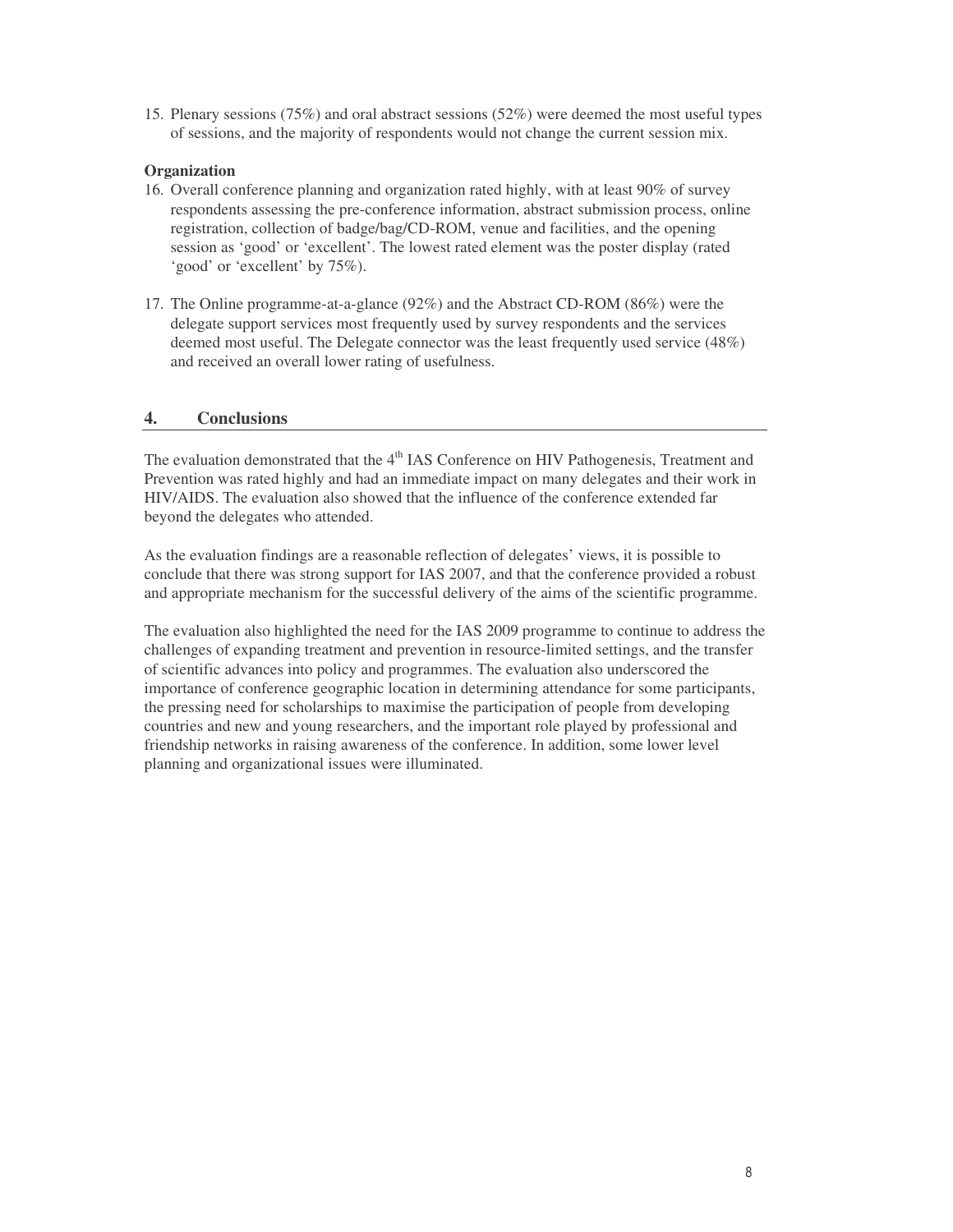# **1. CONTEXT AND METHODOLOGY**

# **1.1 Background**

The IAS Conference on HIV Pathogenesis, Treatment and Prevention has been held biennially since 2001. The conference provides an opportunity for scientists, researchers, public health experts and practitioners to examine the latest scientific developments related to HIV, and to explore how advances in basic, clinical and prevention science can inform the global response to the epidemic.

The 4<sup>th</sup> IAS Conference on HIV Pathogenesis, Treatment and Prevention (IAS 2007) was held in Sydney, Australia,  $22 - 25$  July, 2007. The conference was organized by the International AIDS Society (IAS), the world's leading independent association of HIV professionals, together with the local host, the Australasian Society for HIV Medicine (ASHM), the professional association for medical practitioners and other health care workers in Australasia who work in HIV and related disease areas. The conference attracted 6,679 participants, including 5, 476 delegates from 140 countries.

The aim of the conference's scientific programme was:

'To provide new insights into HIV disease development, prevention and care that can lead to novel research directions, help advance translational research, and move theoretic advances into clinical practice and prevention programmes'. 2

IAS 2007 sought to achieve this aim by offering a programme that:

- addressed the challenges of expanding treatment and prevention in resource-limited settings, and
- focused on the latest HIV science and its practical applications for public and individual health in the current context of the epidemic.

The scientific programme comprised two components:

- abstract driven sessions, including peer-reviewed, track-specific oral abstract presentations; cross-track sessions; late breaker sessions, and poster exhibitions; and
- non-abstract driven sessions, including plenary presentations, bridging sessions, symposia, special sessions and a rapporteur summary session.

In addition, there were satellite meetings, exhibitions, and a community programme.

<sup>2</sup> *ibid*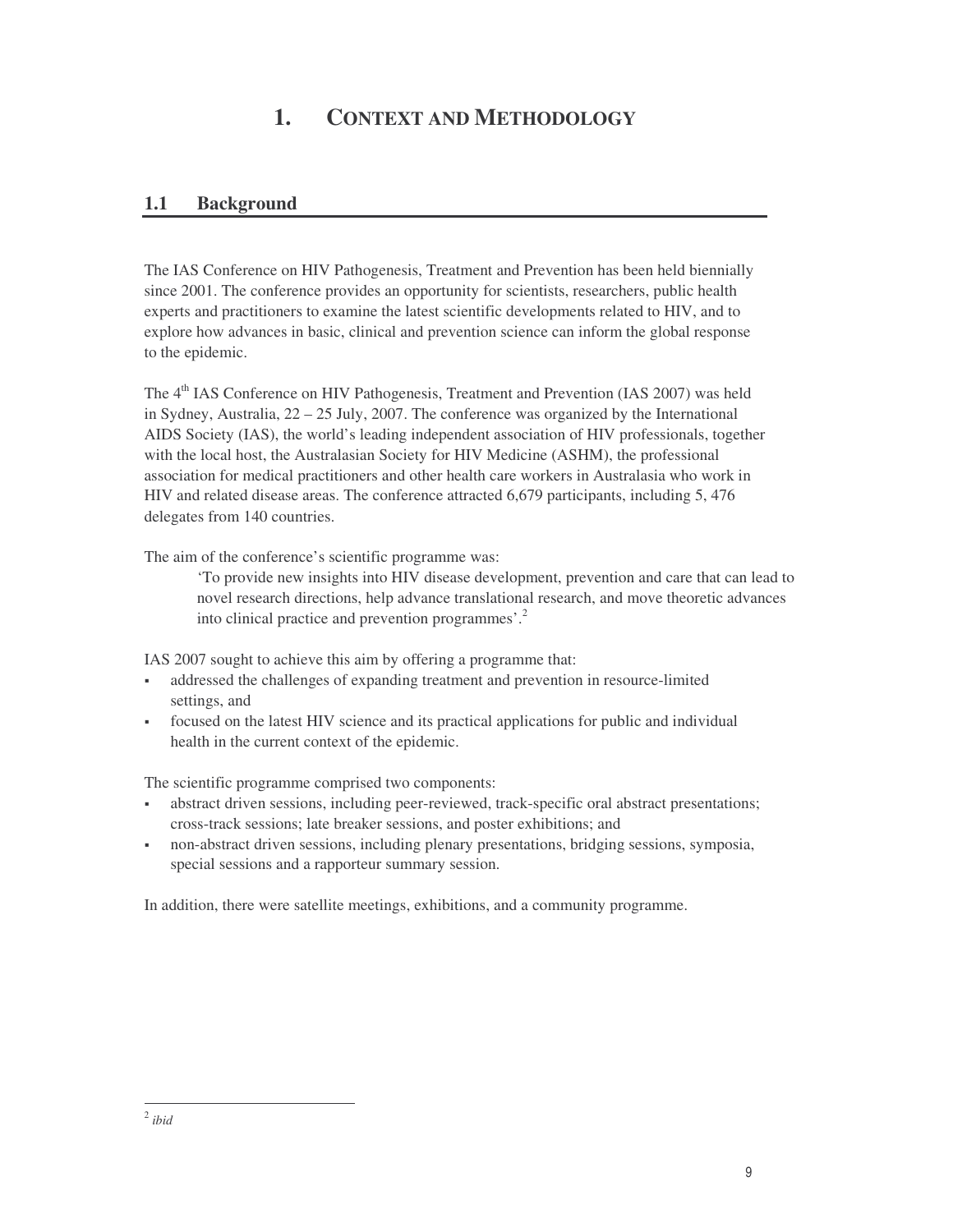# **1.2 The Evaluation**

# **1.2.1 Objectives**

Although IAS 2007 was the fourth IAS Conference on HIV Pathogenesis, Treatment and Prevention, it was only the second conference to be systematically evaluated.<sup>3</sup> Building on the first evaluation (IAS 2005), three evaluation objectives were identified:

- i. To assess the immediate and short-term effects of the conference on delegates and their work in HIV/AIDS;
- ii. To review the quality, relevance and usefulness of the scientific programme;
- ii. To appraise key elements of conference planning and organization.

# **1.2.2 Methodology**

A range of methods was used to collect qualitative and quantitative data to address these objectives, including:

- Review of conference documentation, the IAS 2007 website, previous conference reports and relevant monitoring and activity data;
- Consultation with members of the Conference Organizing Committee, the Community Advisory Group, and staff at the IAS and local host secretariats;
- Observation of selected conference sessions, activities and processes;
- Review of statistical data relating to registration, scholarship recipients and abstract submission;
- Interviews with and surveys of key informants including conference delegates, members of conference committees, and abstract reviewers.

The methodology provided for process, impact and outcome evaluation:

- **Process evaluation** sought to shed light on how and why the conference worked, and to highlight areas requiring change or improvement.
- **Impact evaluation** focused on the immediate effects of IAS 2007 and the extent to which progress was made towards the achievement of conference goals.
- **Outcome evaluation** considered the longer term effects in relation to delegates' work.

The main data collection instrument was an online survey sent to all delegates with an email address six weeks after the conference<sup>4</sup>. Of the 3,817 surveys distributed, 35% (n=1,335) were completed and returned. The survey comprised 53 closed questions and four open-ended questions, and sought feedback from delegates about the impact of the conference, as well as aspects of the conference programme and organization.

 $3$  D. McConachy.  $3<sup>rd</sup>$  IAS Conference on HIV Pathogenesis, Treatment and Prevention: Evaluation Report, October 2005, International AIDS Society, Geneva.

<sup>&</sup>lt;sup>4</sup> To maximize access, a link to the survey was posted on the conference website for people with difficulty accessing email, and the link and the availability of a print version of the survey were advertised in the conference newspaper. Survey distribution was held back until 1 September to minimise the impact of summer holidays on the response rate, and two reminders were sent to non-responders. The list of delegates was provided by, K.I.T. GmbH Association & Conference Management Group. Delegates who registered in a group could not be surveyed because they did not have a unique email address. Of the 4,025 emails sent out, 208 (5%) bounced back.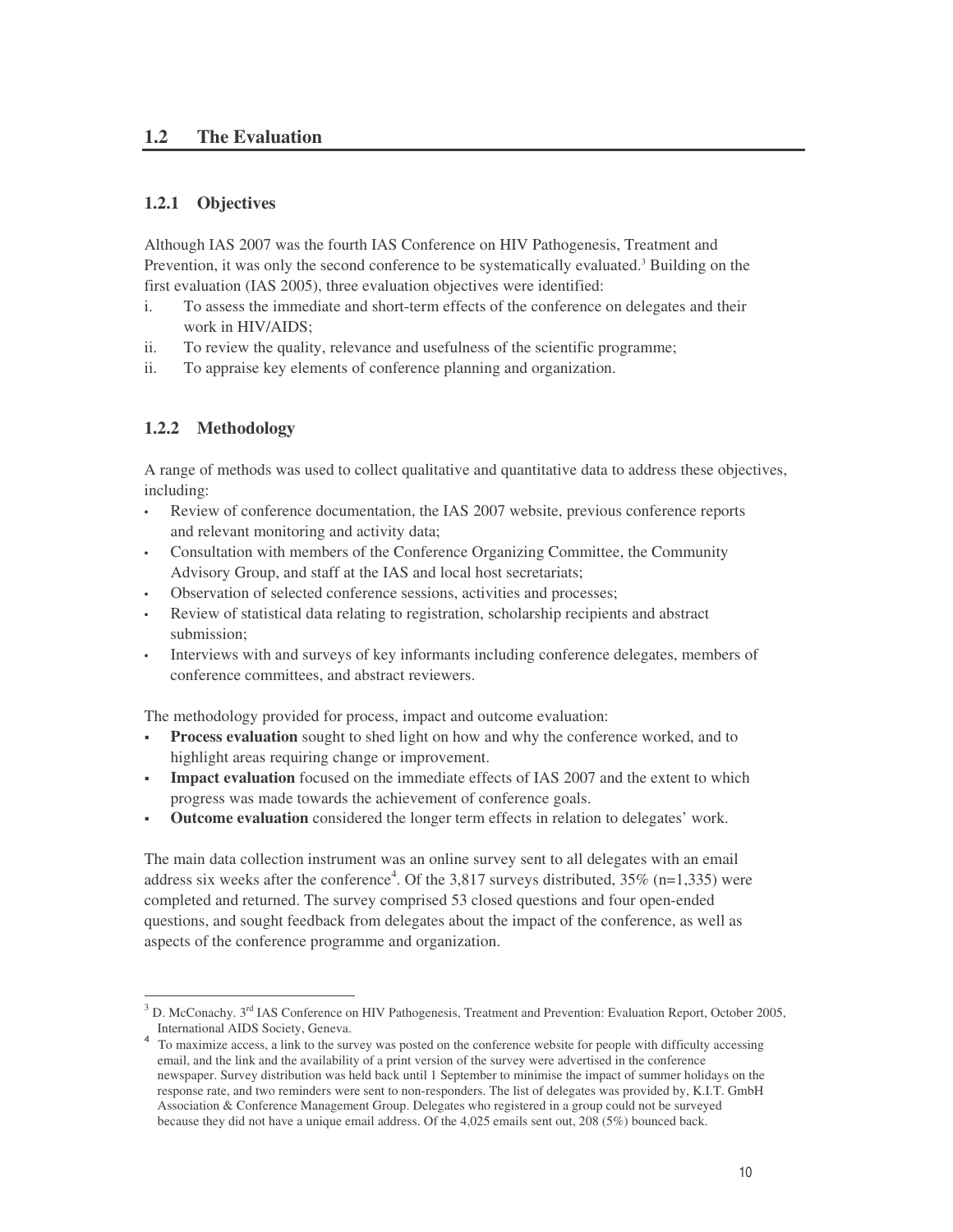#### **Data analysis**

Responses to open-ended questions were transcribed and analysed for content and key themes. Frequencies and cross-tabulations were tallied for closed questions. Total numbers vary in some instances because non-responses were excluded from valid data. Statistical comparisons including chi-square were employed in the analysis of the data although, for clarity, the details of these are not included in this report. Where the term *significant* is used in the report, differences have been found with a probability of at most  $\alpha$  0.05. The data collected was triangulated to illuminate similarities and differences in the perspectives offered and to highlight key issues<sup>5</sup>.

The evaluation focussed on four main areas:

- conference attendance, participation and potential reach;
- impact on delegates and the contexts in which they work;
- elements of the conference programme; and
- components of conference planning and organization.

# **1.2.3 Other relevant evaluation work**

The longer-term impact of the 3<sup>rd</sup> IAS Conference on HIV Pathogenesis, Treatment and Prevention (IAS 2005) was investigated with a selection of clinicians, scientists and researchers attending IAS 2007 in Sydney. Delegates were approached at a variety of locations and asked if they had attended IAS 2005 in Rio de Janeiro. Those who replied 'yes' were invited to participate in a short, 5-10 minute interview about the impact of IAS 2005 on their work in HIV, and the HIV work of their organization and their country. Findings are reported in Appendix 2.

<sup>&</sup>lt;sup>5</sup> Parlett, M. & Hamilton, D. (1976). Evaluation as Illumination: a new approach to the study of innovatory programs. In Glass, G (Ed.) *Evaluation Studies: Review Annual*. Sage: Beverley Hills, CA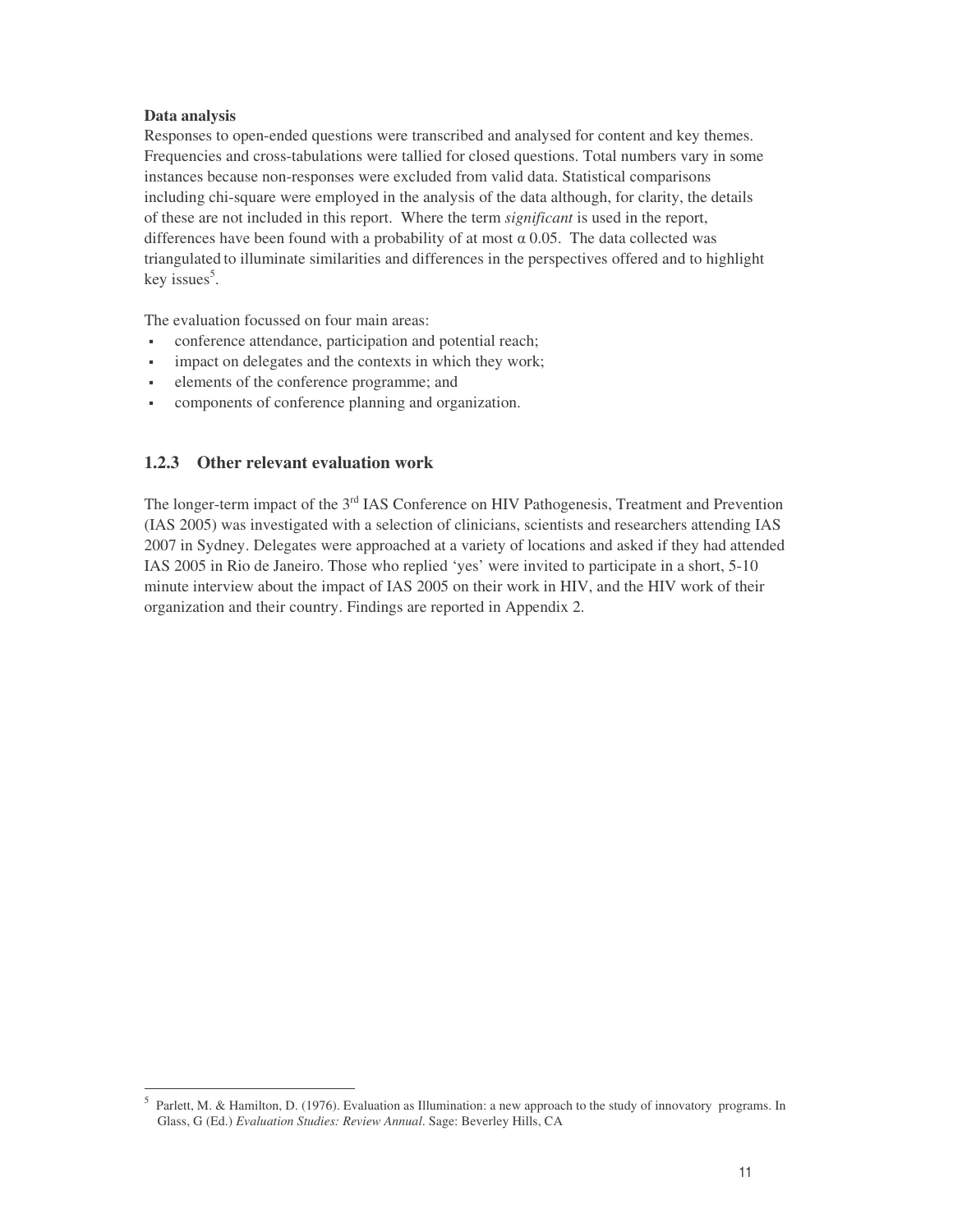# **2. CONFERENCE OVERVIEW AND DEMOGRAPHIC DETAILS OF SURVEY RESPONDENTS**

To frame the evaluation findings, an overview of IAS 2007 attendance figures, structure and programme, and demographic details of online survey respondents are presented in this section.

# **2.1 Conference attendance figures**

IAS 2007 was attended by 6,679 participants from 140 countries 6 . Of these participants, 5,476 were classified as delegates<sup>7</sup>. A comparison between attendance figures for the  $3<sup>rd</sup>$  IAS Conference on HIV Pathogenesis, Treatment and Prevention (IAS 2005) held in Rio de Janeiro, and the 4<sup>th</sup> Conference (IAS 2007) held in Sydney showed a marked increase in numbers of participants, delegates and countries represented at IAS 2007 (see Table 2.1).

| Type                  | IAS 2005 | <b>IAS 2007</b> | Increase |
|-----------------------|----------|-----------------|----------|
|                       | (n)      | (n)             | (%)      |
| Participant           | 6,040    | 6,679           | 10       |
| Delegate              | 4,909    | 5,476           | 11       |
| Countries represented | 127      | 140             | 10       |

**Table 2.2: Attendance figures - IAS 2005 and IAS 2007**

The largest number of participants at IAS 2007 came from Australia (n=1,047), followed by the United States  $(n=1,021)$  and France  $(n=217)$ . A comparison of delegate attendance figures by region for IAS 2003, IAS 2005 and IAS 2007 shows the influence of conference location on regional attendance figures (see Figure  $2.1$ ).<sup>8</sup>



**Figure 2.1: Comparison of attendance by region for last three conferences**

<sup>&</sup>lt;sup>6</sup> This number includes delegates, staff, organizers, media representatives, exhibitors, & accompanying persons.  $7$  This classification includes regular delegates, student/youth delegates, speakers, media representatives,

scholarship recipients and faculty (one-day attendees).

<sup>&</sup>lt;sup>8</sup> Regional breakdown was based on IAS country classification. Data supplied by the IAS.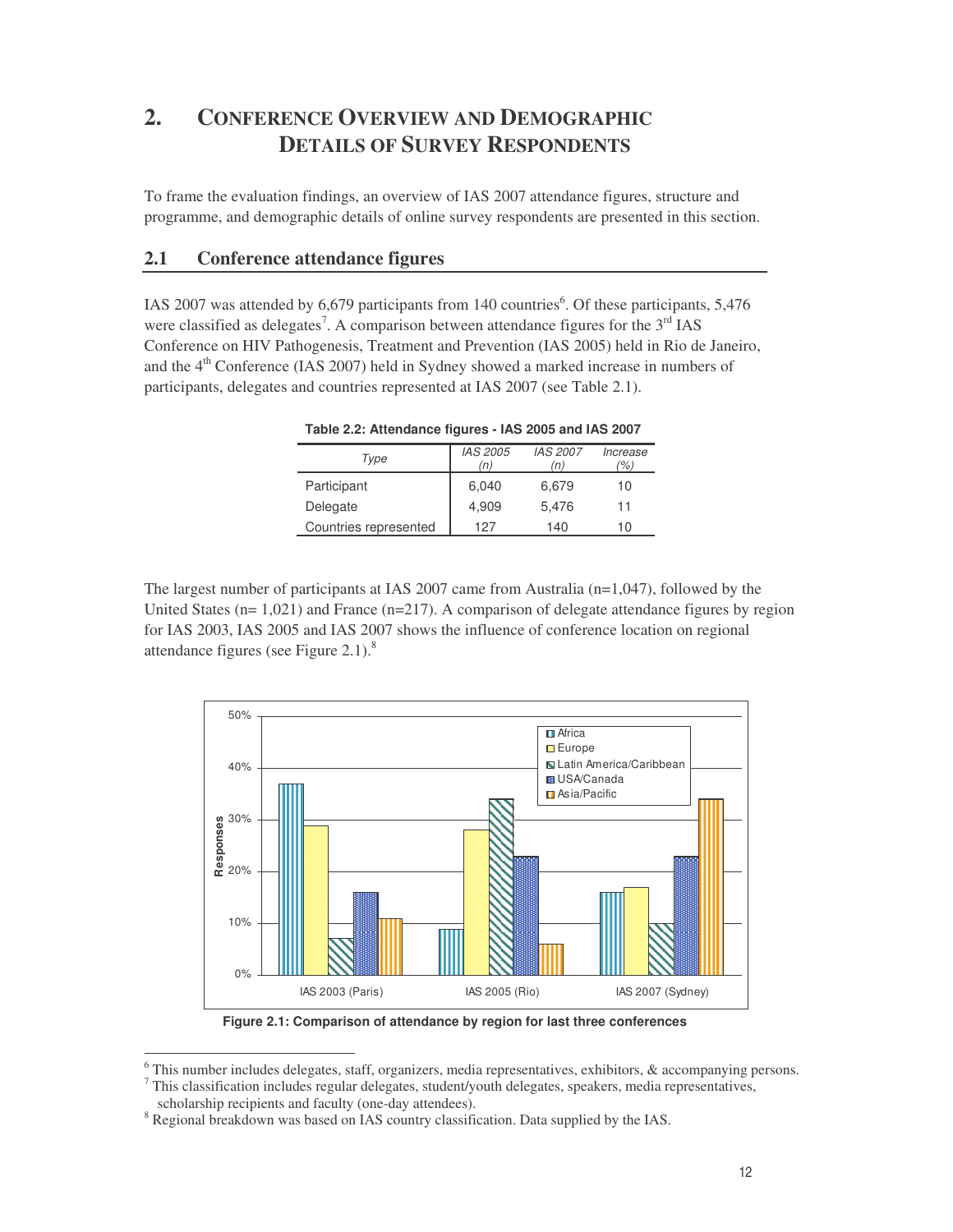# **2.2 Overview of IAS 2007 structure and programme**

IAS 2007 was organized by the International AIDS Society (IAS) and the Australasian Society for HIV Medicine (ASHM). Committees working at three levels had primary responsibility for conference planning and programme building: These committees were:

- The Conference Organizing Committee (COC), comprising 10 people;
- The Scientific Programme Committee, comprising 13 people;
- Three Track Committees (Basic Sciences, Clinical Sciences, Biomedical Prevention), each comprising three Co-Chairs and 16 members.

In addition, there was a Community Advisory Group comprising seven people

The IAS 2007 Programme consisted of abstract and non-abstract sessions. Abstract categories were classified in three tracks:

- Track A: HIV Basic Science
- Track B: Clinical Research, Treatment and Care
- **Track C: Biomedical Prevention.**

IAS 2007 attracted 3,336 abstracts from 133 countries. This represented increases of 73% and 18%, respectively, from IAS 2005, where 2,060 abstracts were submitted from 114 countries. Each abstract was blind-reviewed by three reviewers and 1,825 abstracts were accepted, representing 97 countries. Track B: Clinical Research, Treatment and Care attracted most abstracts (see Table 2.2).

| Track                                  | % Abstracts<br>submitted | % Abstracts<br>accepted |
|----------------------------------------|--------------------------|-------------------------|
| A: HIV Basic Science                   | 17                       | 23                      |
| B: Clinical Research, Treatment & Care | 61                       | 58                      |
| C: Biomedical Prevention               | 22                       | 19                      |
| Total                                  | 100                      | 1 ( ) ( )               |

**Table 2.2: Abstracts submitted and accepted at IAS 2007**

The United States, India and Australia dominated the top five countries for abstract submission and acceptance (see Table 2.3).

| Country              | Abstracts<br>submitted (n) | Country              | Abstracts<br>accepted (n) |
|----------------------|----------------------------|----------------------|---------------------------|
| <b>United States</b> | 377                        | <b>United States</b> | 332                       |
| India                | 339                        | Australia            | 172                       |
| Nigeria              | 228                        | India                | 118                       |
| Australia            | 209                        | Brazil               | 89                        |
| Uganda               | 167                        | France               | 78                        |

**Table 2.3: Top 5 countries for abstract submission & acceptance**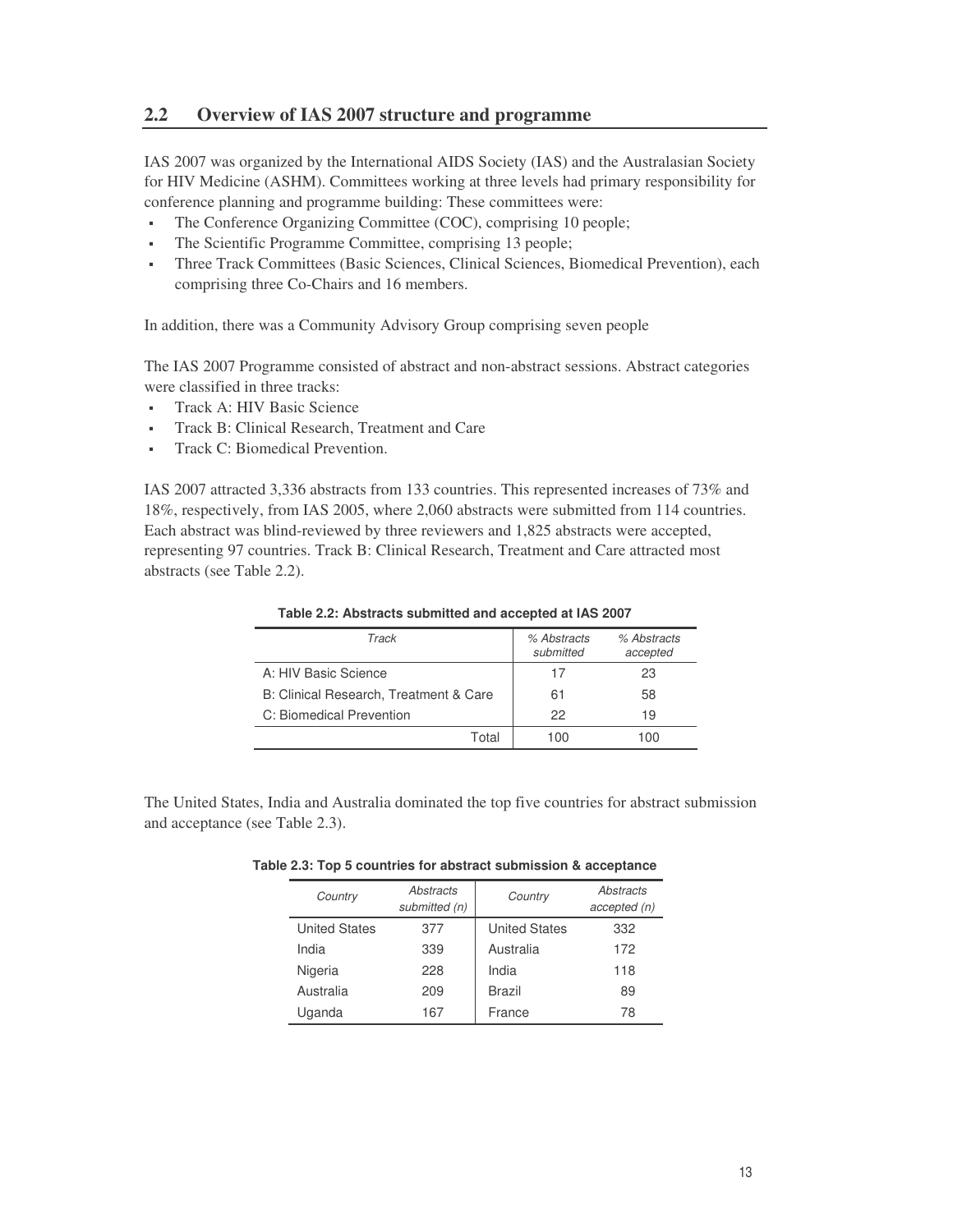A range of demographic information was collected from the 1,335 respondents who completed an online survey. Where available, comparative data collected from delegates who submitted a 'profile' at registration is presented for comparison.<sup>9</sup>

#### **2.3.1 Age and gender**

Slightly more survey respondents were male (57.1%), with the remaining identifying as female (42.8%) or transgender (0.1%) (see Table 2.4).

| Gender        | % Survey<br>respondents<br>$(n=1.335)$ | % All<br>delegates<br>$(n=3.339)$ |
|---------------|----------------------------------------|-----------------------------------|
| Male          | 57                                     | 60                                |
| Female        | 43                                     | 40                                |
| (Transgender) | (0.1)                                  | (0.2)                             |
| Total         | 100                                    | 100                               |

**Table 2.4: Gender of survey respondents & all delegates**

Approximately half the respondents were over 40 years old (51%); 46% reported they were aged between 26 and 40 years, and only 3% were under 26 years (see Table 2.5)

| Age             | % Survey<br>respondents<br>$(n=1.335)$ | % All<br>delegates<br>$(n=3,278)$ |
|-----------------|----------------------------------------|-----------------------------------|
| Under 26 years  | З                                      |                                   |
| $26 - 40$ years | 46                                     | 41                                |
| Over 40 years   | 51                                     | 55                                |
| Total           | 100                                    | 100                               |

**Table 2.5: Age of survey respondents & all delegates**

#### **2.3.2 Main occupation/profession and main affiliation/place of work**

The occupation/profession identified by the largest proportion of survey respondents was clinician/physician, followed by clinical researcher (see Table 2.6).

<sup>&</sup>lt;sup>9</sup> Demographic information for 3,339 delegates (referred to as 'all delegates') is presented. Such information was not available for delegates who registered in a group, one-day registrants (faculty), and delegates who did not complete a profile (approximately 1,130 people).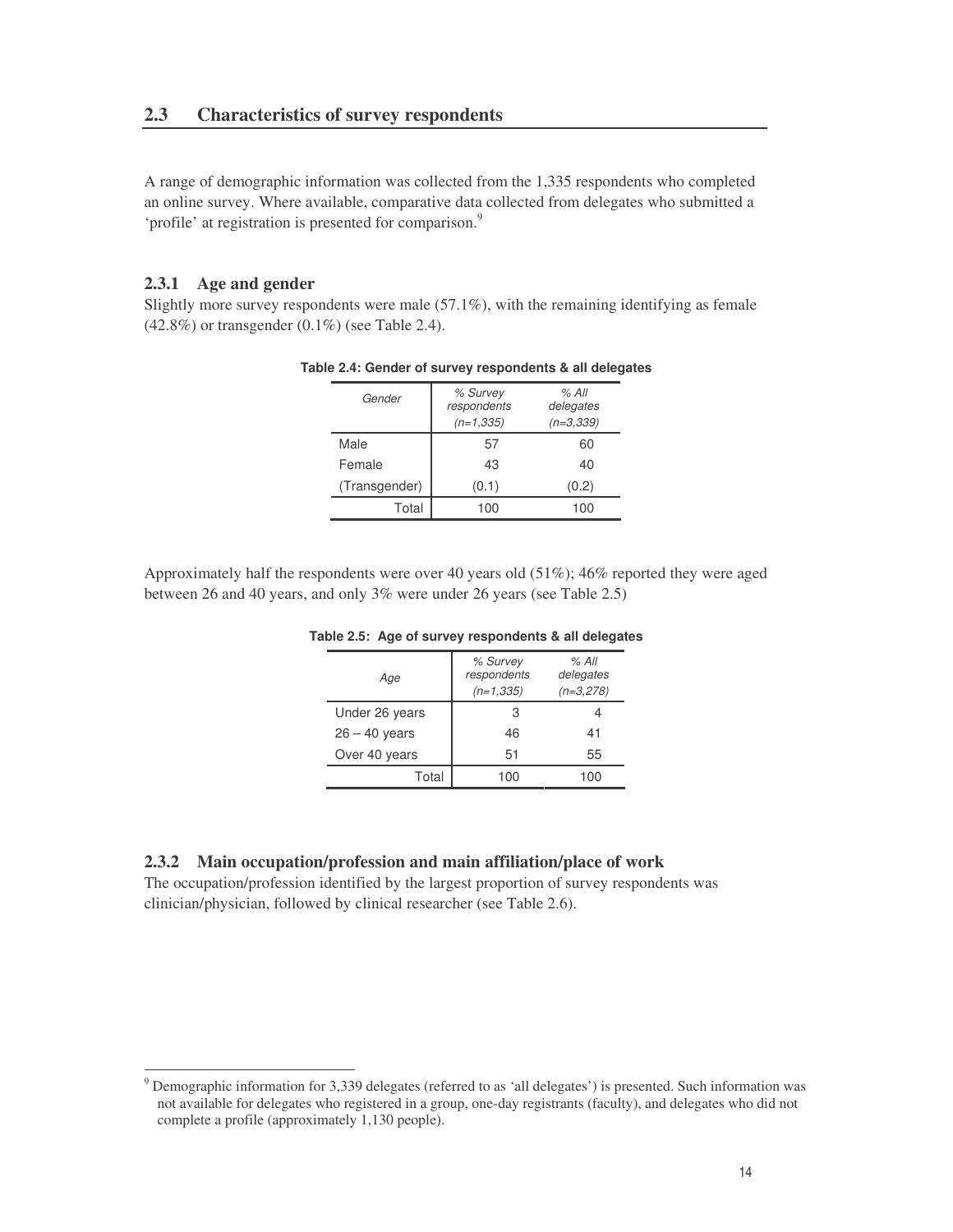| Occupation/profession              | % Survey<br>respondents*<br>$(n=1, 335)$ | $%$ All<br>delegates*<br>$(n=3,339)$ |
|------------------------------------|------------------------------------------|--------------------------------------|
| Clinician/physician                | 28                                       | 37                                   |
| Researcher - clinical science      | 14                                       |                                      |
| Researcher- biology & pathogenesis | 11                                       | 8                                    |
| Pharmaceutical rep/manufacturer    | 7                                        | 7                                    |
| Media representative               | 6                                        | 12                                   |
| Researcher- biomedical science     | 5                                        |                                      |
| Researcher - other                 | 5                                        | 6                                    |
| Other health care worker           | 4                                        | 8                                    |
| Student                            | 4                                        | 6                                    |
| Policy/administrator               | 4                                        | 8                                    |
| Other                              | 5                                        | 9                                    |

**Table 2.6: Main occupation/profession of survey respondents & all delegates**

\*Total does not add up to 100 as only most frequently cited responses have been included.

Approximately 60% of respondents reported their main affiliation or organization was academia or a hospital/clinic (see Table 2.7)

**Table 2.7: Main affiliation/organization of survey respondents & all delegates**

| HIV/AIDS Affiliation/Organization                               | % Survey<br>respondents*<br>$(n=1.335)$ | % All<br>delegates*<br>$(n=3,339)$ |
|-----------------------------------------------------------------|-----------------------------------------|------------------------------------|
| Academia                                                        | 33                                      | 25                                 |
| Hospital/clinic                                                 | 28                                      | 22                                 |
| Pharmaceutical company                                          | 11                                      | 12                                 |
| Government                                                      | 6                                       | 10                                 |
| Large non-government organization                               | 6                                       | 9                                  |
| Media organization                                              | 6                                       | 9                                  |
| Other (eg charitable foundation,<br>consultant, private sector) | 4                                       | 10                                 |

\*Total does not add up to 100 as only most frequently cited responses have been included.

# **2.3.3 Years worked in HIV/AIDS field**

Two-thirds of survey respondents had worked in HIV/AIDS for six or more years, with just over onequarter working in the field for more than 15 years (see Table 2.8).

**Table 2.8: Number of years worked in HIV/AIDS by survey respondents**

| Number of years | % Respondents<br>$(n=1, 335)$ |
|-----------------|-------------------------------|
| 2 or less       | 14                            |
| $3-5$           | 20                            |
| $6 - 10$        | 25                            |
| $11 - 15$       | 14                            |
| more than 15    | 27                            |
| Total           |                               |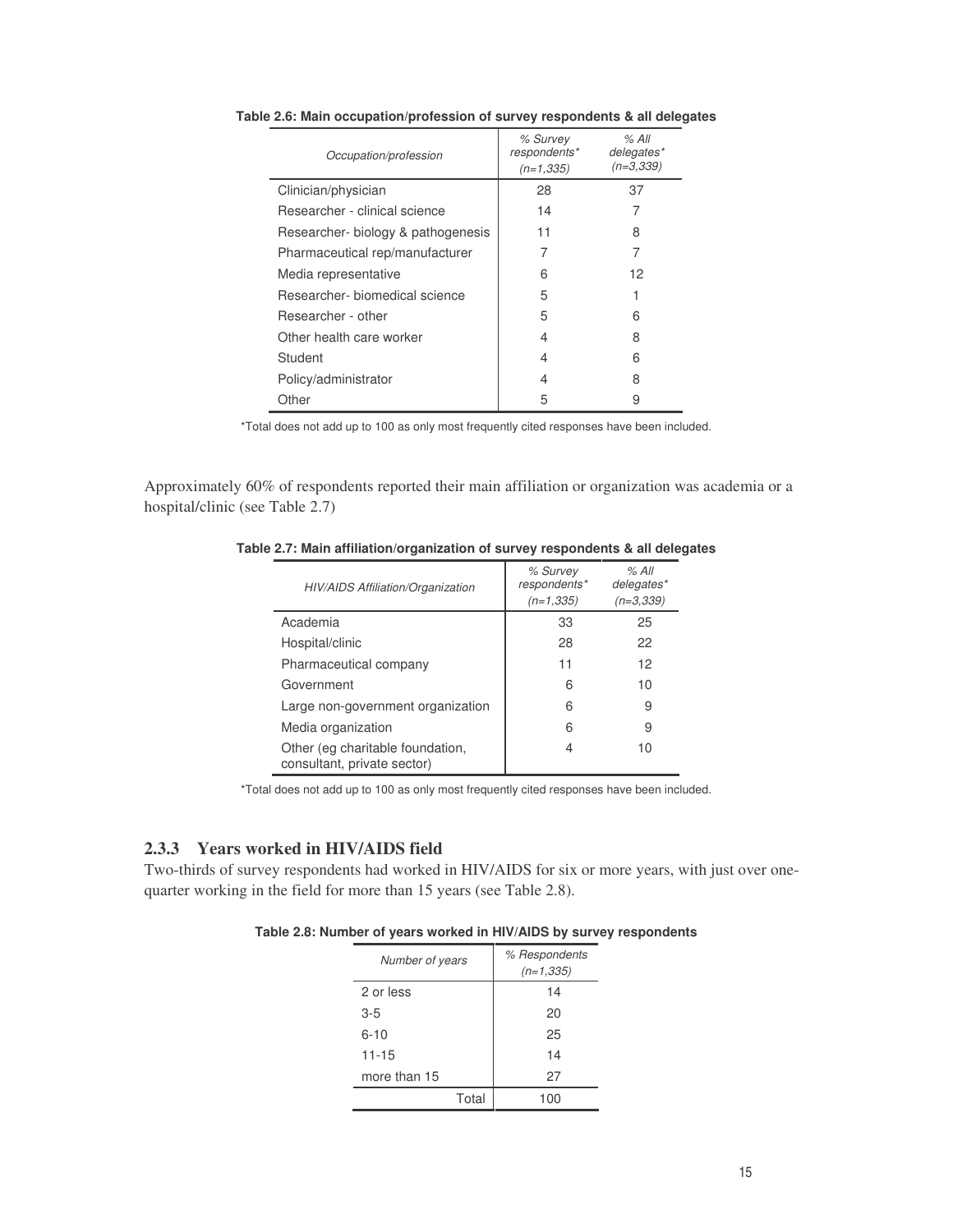# **2.3.4 Main country of work and main country of residence**

A total of 114 countries of work and 112 countries of residence were identified by survey respondents. Australia was the country of work and the country of residence identified by the greatest proportion of respondents (see Table 2.9).

| Country              | % Live<br>$(n=1,335)^{*}$ | % Work<br>$(n=1,335)^*$ |
|----------------------|---------------------------|-------------------------|
| Australia            | 21                        | 20                      |
| <b>United States</b> | 17                        | 16                      |
| Canada               | 3                         | 4                       |
| Argentina            | 3                         | 4                       |
| United Kingdom       | 3                         | 3                       |
| India                | З                         | 3                       |

\*Total does not add up to 100 as only most frequently cited responses have been included.

Countries were also grouped into regions, with the largest proportion of respondents working and living in the Asia/Pacific region (see Table 2.10).<sup>10</sup>

| Region                  | % Where work:<br>survey respondents<br>$(n=1333)$ | % Where live:<br>survey respondents<br>$(n=1332)$ | % Where live:<br>All delegates<br>$(n=3.339)$ |
|-------------------------|---------------------------------------------------|---------------------------------------------------|-----------------------------------------------|
| Asia/Pacific            | 40                                                | 39                                                | 34                                            |
| USA/Canada              | 19                                                | 21                                                | 23                                            |
| Europe                  | 17                                                | 17                                                | 17                                            |
| Africa                  | 13                                                | 12                                                | 16                                            |
| Latin America/Caribbean | 11                                                | 11                                                | 10                                            |
| Total                   | 100                                               | 100                                               | 100                                           |

**Table 2.10: Region of work/residence of survey respondents & all delegates**

#### **2.3.5 Attendance at previous conferences**

Around one-fifth of survey respondents had attended IAS 2005 in Rio de Janeiro and slightly less had attended IAS 2003 in Paris. A much smaller proportion had attended IAS 2001 in Buenos Aires (see Table 1). Just over two-thirds of survey respondents (69%) had not attended a previous IAS Conference on HIV Pathogenesis, Prevention and Treatment (see Table 2.11). This compares to 57% of delegates who submitted a profile.

**Table 2.11: Attendance at previous conferences by survey respondents**

| Conference                | % Respondents*<br>$(n=1, 335)$ |
|---------------------------|--------------------------------|
| IAS 2005 (Rio de Janeiro) | 22                             |
| IAS 2003 (Paris)          | 18                             |
| IAS 2001 (Buenos Aires)   | 11                             |
| No previous conference    |                                |

\*Total exceeds 100 as more than one response could be selected

 $10$  Countries were grouped into five regions based on IAS regional classification.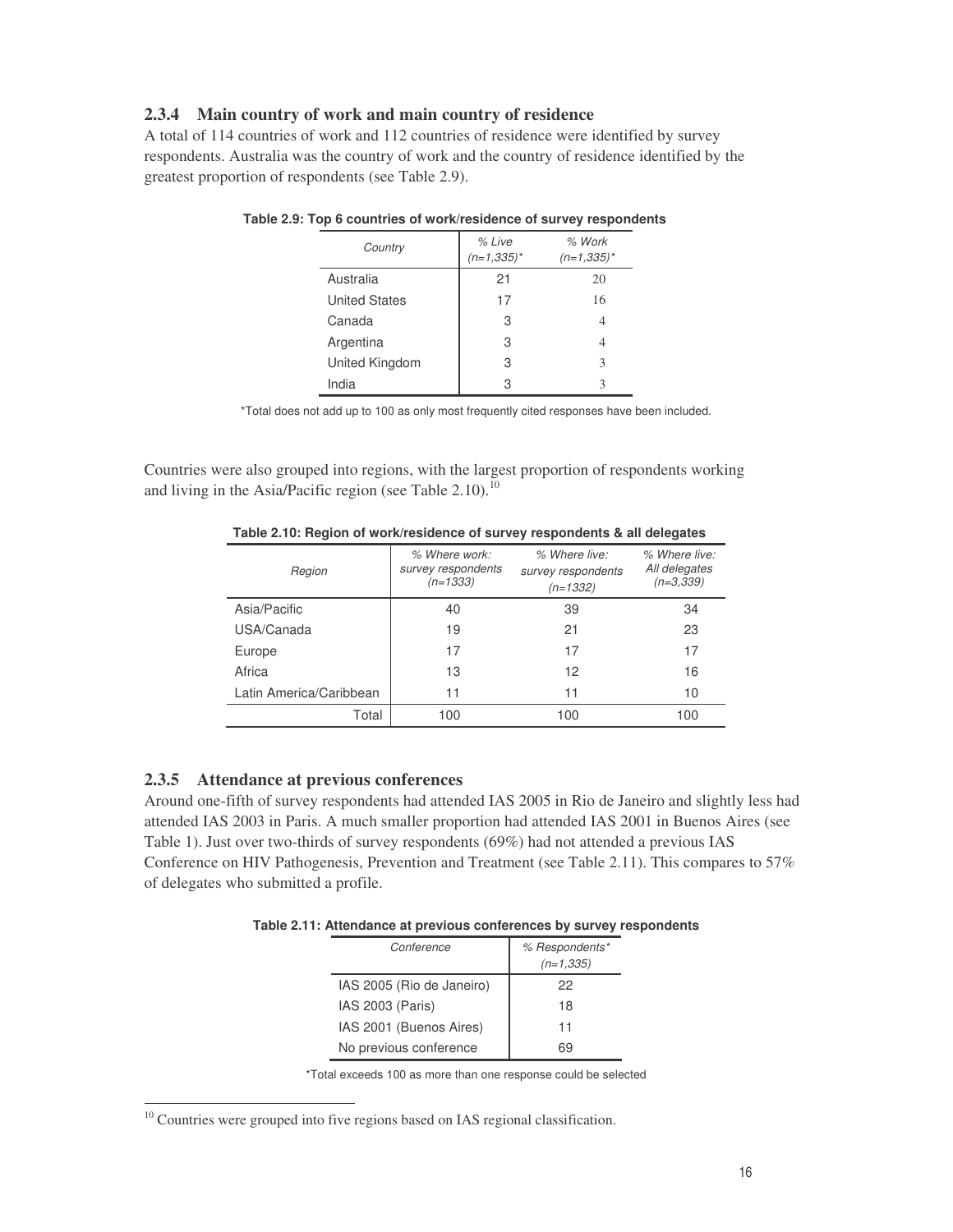One-third (34%) of survey respondents had attended the XVI International AIDS Conference in Toronto (AIDS 2006).

#### **2.3.6 Main track of interest**

Track B: Clinical Research, Treatment and Care was the main scientific track of interest at IAS 2007 for the majority of survey respondents, followed by Track A: HIV Basic Science (see Table 2.12).

| Track                                          | % Respondents<br>$(n=1,335)$ |  |  |
|------------------------------------------------|------------------------------|--|--|
| Track A: HIV Basic Science                     | 20                           |  |  |
| Track B: Clinical Research, Treatment and Care | 63                           |  |  |
| Track C: Biomedical Prevention                 | 11                           |  |  |
| No main track of interest                      | 6                            |  |  |
| Total                                          | 100                          |  |  |

**Table 12: Main track of interest of survey respondents**

#### **2.3.7 Proficiency in spoken English**

Most respondents described their level of spoken English as proficient (80%). A further 16% said their spoken English was fair, whilst 4% described it as limited.

#### **2.3.8 Representativeness of survey sample**

A comparison of the 1,335 survey respondents with the 3,339 delegates who completed a profile at the time of registration showed that, overall, the survey sample was representative with respect to age, gender, main affiliation/organization, and region where live/work. In terms of main occupation, clinicians/physicians appeared to be a slightly under-represented, and in terms of attendance of previous conferences, first-time attendees were over-represented. It should be noted that the comparison can only be considered indicative as demographic information was only available for 3,339 of the 5,476 delegates.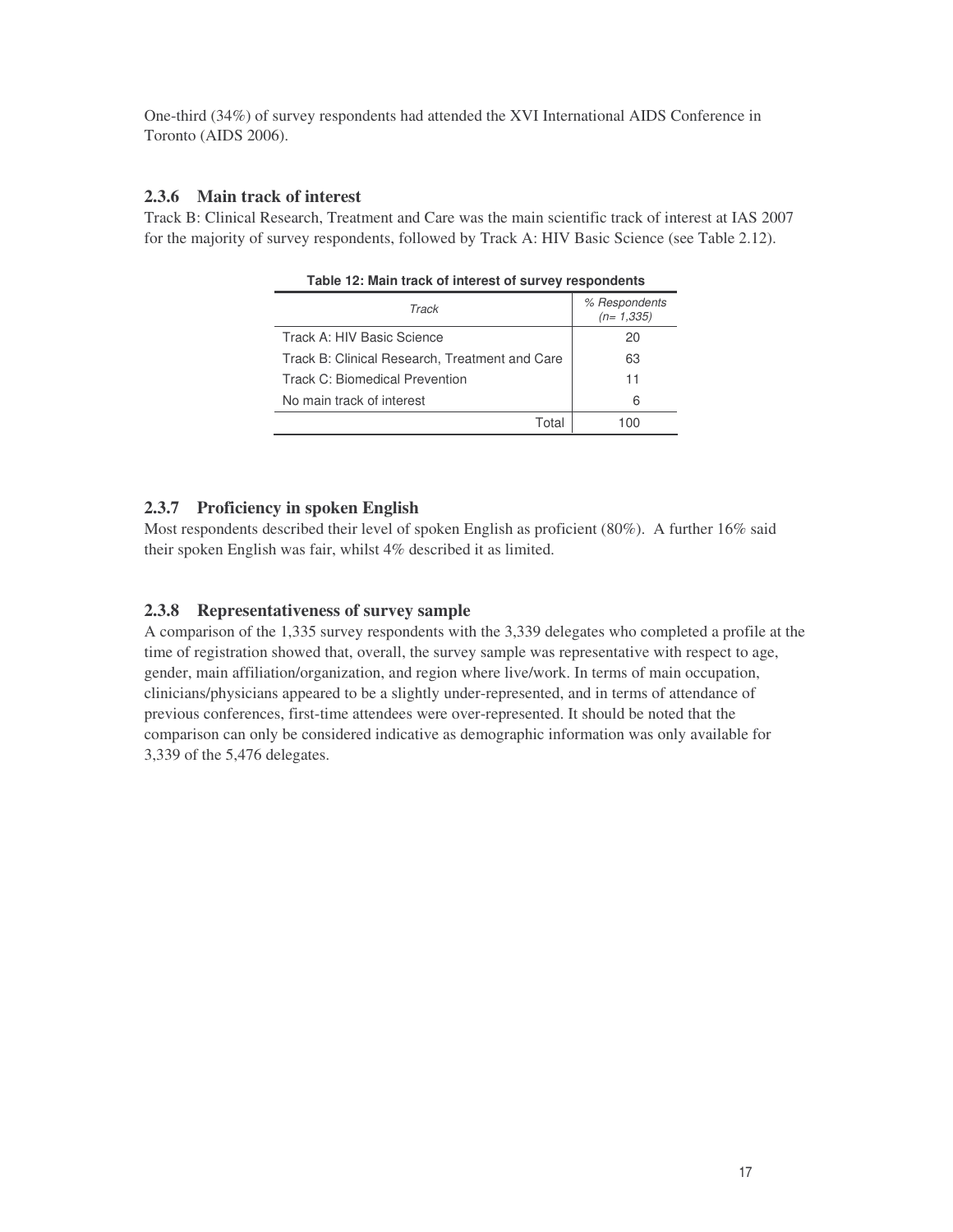# **3. FINDINGS: CONFERENCE PARTICIPATION AND REACH**

# **3.1 Conference participation**

#### **3.1.1 Initial source of information about IAS 2007**

Survey respondents were asked how they had first learned about IAS 2007. The largest proportion of respondents (35%) reported that they knew about conference because they had attended a previous conference or they were aware of the conference schedule. A recommendation from a colleague or friend was the second most frequently identified source of information (see Table 3.1).

| Information source                             | % Respondents<br>$(n=1,330)$ |
|------------------------------------------------|------------------------------|
| Attended previous conference/aware of schedule | 35                           |
| Recommended by colleague/friend                | 21                           |
| <b>IAS</b> website                             | 14                           |
| Conference invitation programme                | 11                           |
| ASHM website/other correspondence              | 10                           |
| Other IAS communication                        | 3                            |
| Media coverage                                 | 2                            |
| Not sure                                       |                              |
| Advertisement in journal                       |                              |
| Other                                          | 4                            |
| Total                                          | 100                          |

**Table 3.1: Source of information about IAS 2007**

#### **3.1.2 Reasons for attending IAS 2007**

Respondents were asked to identify the two most important factors in their decision to attend IAS 2007. The scientific programme was by far the most frequently selected reason  $(61\%$  respondents) (see Table 3.2).

| Reason                                      | % Respondents<br>$(n=1,335)$ |
|---------------------------------------------|------------------------------|
| Scientific programme                        | 61                           |
| Opportunity for networking or collaboration | 32                           |
| Geographic location                         | 24                           |
| Presenting paper or poster                  | 23                           |
| Global focus                                | 21                           |
| Usually attend ASHM                         | 9                            |
| Recipient of scholarship or grant           | 9                            |
| Other                                       | 5                            |

\*Total exceeds 100 as more than one response could be selected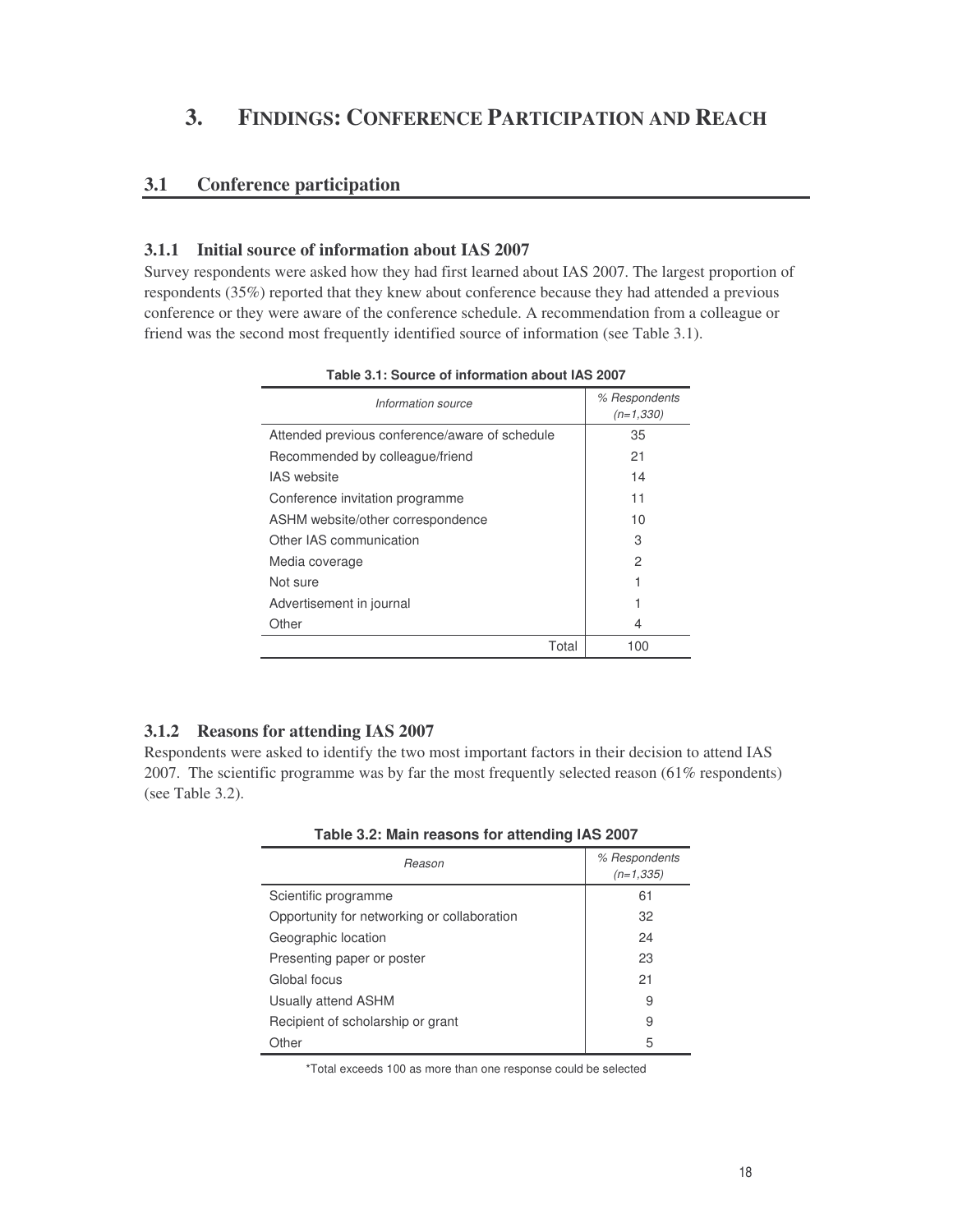### **3.2 Conference reach**

# **3.2.1 Media coverage** 11

Print media, radio and television broadcasts and online media coverage played an import part in extending the reach of IAS 2007. The conference attracted more media interest than the three previous conferences, with 446 media representatives attending (double the number at IAS 2005). Most, if not all, top-tier print, radio and broadcast outlets and all major wire services were represented.

Media representatives came from 61 countries representing all regions of the world (see Table 3.3). The largest group (23%) came from the host country and all major Australian media were in attendance. Forty journalists from developing countries, predominantly in the Asia-Pacific region, were sponsored by the United States-based National Press Foundation to attend. The conference itself provided media scholarships to a further seven individuals from seven countries.

| Region                      | % Journalists<br>$(n=446)$ |
|-----------------------------|----------------------------|
| Australasia                 | 24                         |
| Sub-Saharan Africa          | 20                         |
| Asia                        | 18                         |
| Western Europe              | 16                         |
| North America               | 14                         |
| I atin America              | 5                          |
| Eastern Europe/Central Asia | 2                          |
| Mid-East/North Africa       | 1                          |
| Total                       | 100                        |

#### **Table 3.3: Regional breakdown of participating journalists**

#### **Print media coverage**

Media monitoring by Meltwater News provided a daily report of international print media stories using a key word search function for 'International AIDS Society', 'IAS 2007', 'IAS Conference' and 'International AIDS Conference' (see Table 3.4)<sup>12</sup>. A total of 955 articles appeared 21 – 30 July, 2007. It should be noted that this figure under-represents the total news coverage because the service only tracked English-language stories, and did not track radio and television broadcasts. Moreover, many news houses in developing countries do not have a website, and so analysis could not include many news reports from these countries.

<sup>&</sup>lt;sup>11</sup> The information in this section was provided by the Senior Manager, Communication, IAS.

<sup>&</sup>lt;sup>12</sup> Due to budget constraints, the IAS did not use a professional clipping service to monitor and analyze coverage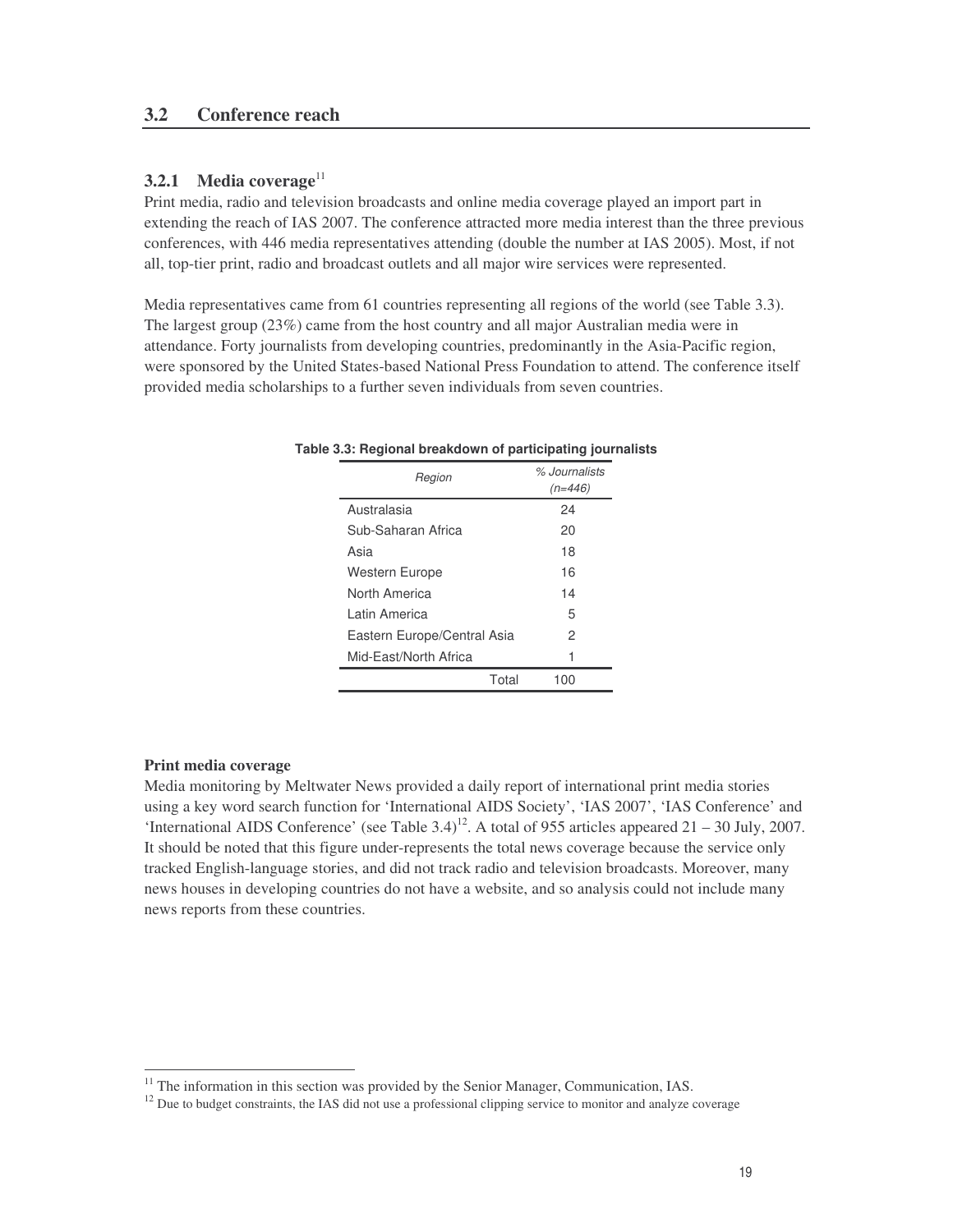| <b>Report Date</b> | Number of |
|--------------------|-----------|
| (2007)             | Articles  |
| 21 July            | 27        |
| 22 July            | 81        |
| 23 July            | 155       |
| 24 July            | 214       |
| 25 July            | 206       |
| 26 July            | 179       |
| 30 July            | 93        |
| Total              | 955       |
|                    |           |

#### **Table 3.4: English-language print media coverage**

#### **Online Coverage**

The growing importance of online coverage was reflected at IAS 2007. A number of participating journalists wrote exclusively for online information sources (including AIDS treatment information websites) and all top-tier news outlets relied on their websites and online news services to distribute breaking news. Online coverage also served as an important resource for journalists who were unable to attend in person (including many from resource-limited countries) by allowing them to track events in real time.

IAS 2007 had two online partners:

- Clinical Care Options, which tracked and reported on scientific information presented at the conference and was mainly oriented to a research and clinical audience; and
- kaisernetwork.org, a service of the Kaiser Family Foundation, which produced webcasts of key conference sessions, as well as a daily summary of English-language news coverage of IAS 2007 which was distributed by email to 8,760 subscribers daily.

Kaisernetwork's coverage included 30 session webcasts (some live) and five newsmaker interviews. This represented an increase in online coverage from IAS 2005, substantially expanding the reach of IAS 2007. All of kaisernetwork's programming was made available through the conference website, through Kaisernetwork's own site, and through 40 additional organizations in 15 countries who asked to syndicate coverage during IAS 2007. In the week of the conference, kaisernetwork.org's coverage attracted visitors from 119 countries.

The IAS Communications and Information Technology departments also expanded online coverage of the conference through the IAS 2007 website. The IAS 2007 homepage was updated frequently to help those unable to attend in person, including journalists, participate remotely. There were over 16,350 unique visitors to IAS2007.org in July 2007, with 2,311 views of the Virtual Media Centre page during the month. The majority of visits took place during the conference.

### **3.2.2 Scholarship Programme**

The aim of the IAS 2007 scholarship programme was to make the conference more accessible to people from developing countries and to young researchers and clinicians from around the world. Both full scholarships (which covered registration, travel and accommodation, and a small living allowance) and partial scholarships (which covered some of these elements) were offered. The Conference Organizing Committee established selection criteria, taking into account region and country of work,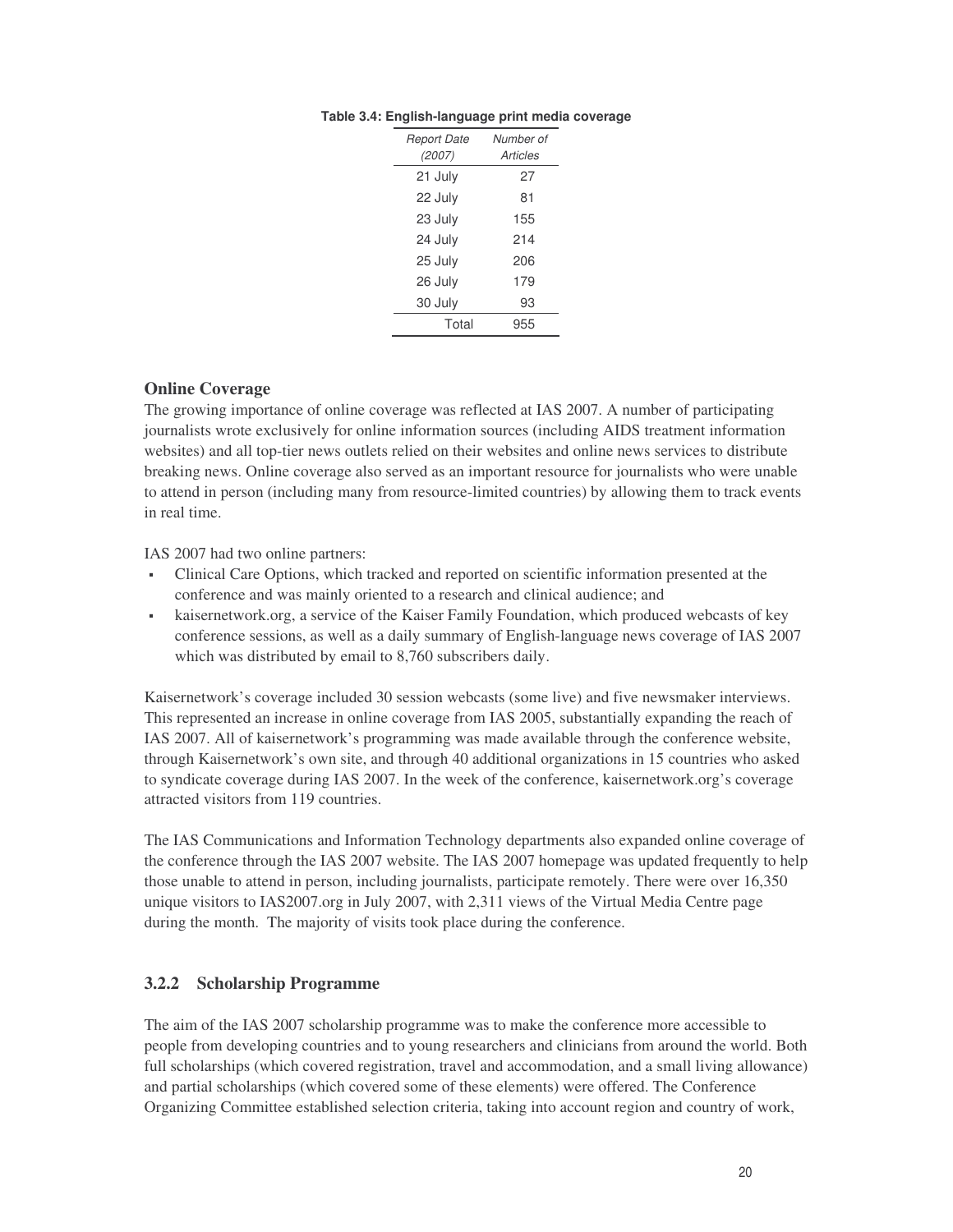personal profile (for example, gender, age), occupation, type of organization, time worked in HIV/AIDS, and applicant's motivation and ability to feed back knowledge gained at the conference.

A large number of scholarship applications were received  $(n=3,179)$ , representing a 77% increase from IAS 2005. The greatest proportion of applicants came from the African region (43%). One hundred and ninety-four scholarships were awarded to applicants from 55 countries. Of these, 104 were full scholarships and 90 were partial scholarships. Just over half the recipients were male (53%), 47% were female and 0.5% transgender. The largest proportion of recipients were researchers in biology and pathogenesis; and two-thirds of recipients worked in academia (See Table 3.5).

Slightly fewer scholarships were awarded at IAS 2007 than at IAS 2005. It should be noted, however, that the number of full scholarships awarded at IAS 2007 represented a 12% increase in this type of scholarship.

| <b>Attribute</b>                    | % Recipients<br>$(n=194)$ |  |
|-------------------------------------|---------------------------|--|
| Region                              |                           |  |
| Asia/Pacific                        | 32                        |  |
| Africa                              | 25                        |  |
| Latin America/Caribbean             | 20                        |  |
| Europe                              | 12                        |  |
| USA/Canada                          | 11                        |  |
| Occupation*                         |                           |  |
| Researcher - biology & pathogenesis | 30                        |  |
| Student                             | 21                        |  |
| Researcher - clinical science       | 13                        |  |
| Clinician/physician                 | 9                         |  |
| Advocate                            | 5                         |  |
| Media                               | 4                         |  |
| Researcher - prevention science     | 3                         |  |
| Researcher - epidemiology           | 3                         |  |
| Activist                            | 3                         |  |
| Organization*                       |                           |  |
| Academic                            | 66                        |  |
| Hospital/clinic                     | 11                        |  |
| PLWHA network                       | 8                         |  |
| <b>NGO</b>                          | $\overline{7}$            |  |
| Media organization                  | 4                         |  |
| <b>Scholarship type</b>             |                           |  |
| Non-Abstract/Non-Community          | 46                        |  |
| Abstract                            | 40                        |  |
| Community                           | 11                        |  |
| Media                               | 3                         |  |

**Table 3.5: Summary of demographic details of scholarship recipients**

\*Total does not add up to 100 as only most frequently cited responses have been included.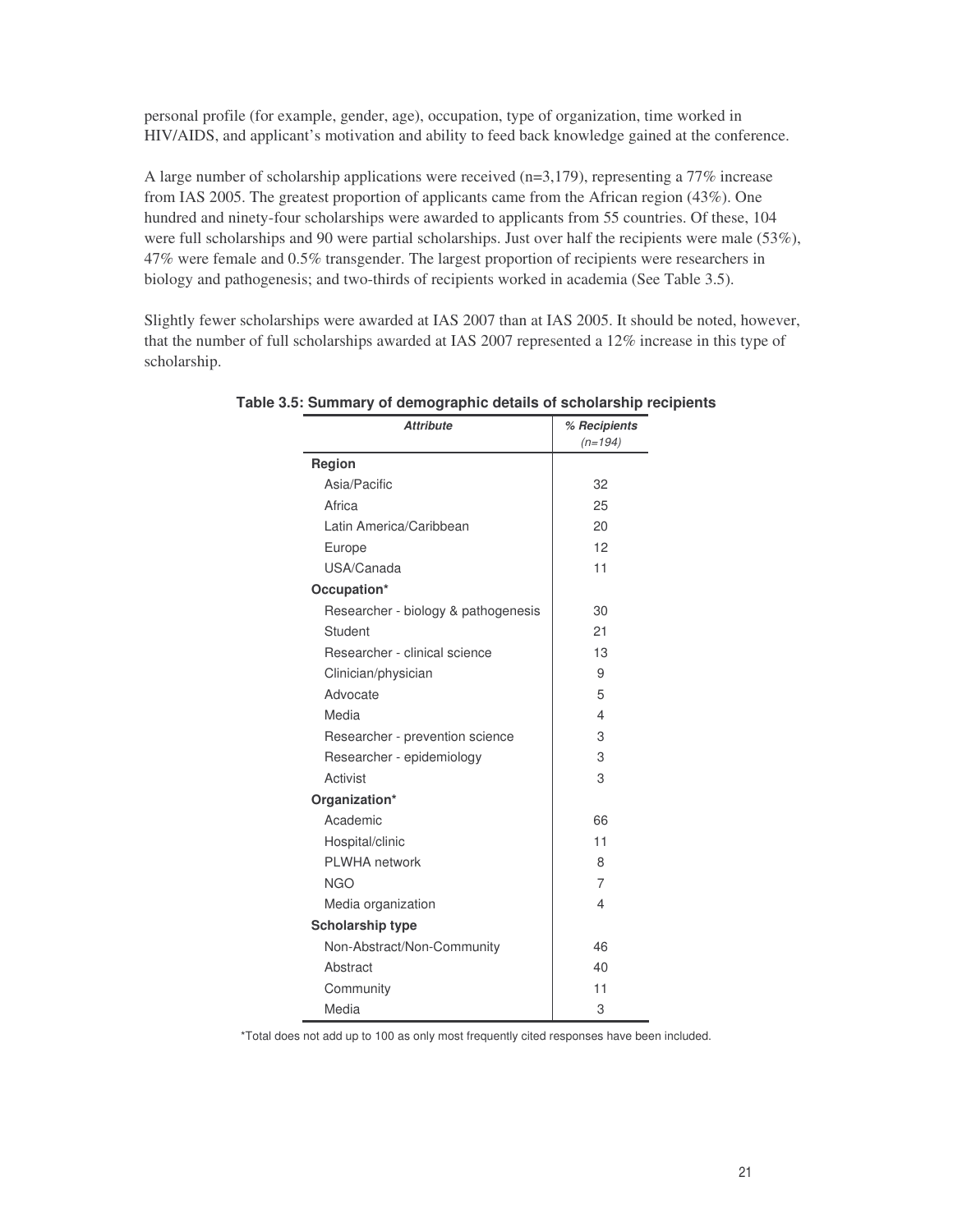# **3.2.3 Abstract Mentor Programme**

The Abstract Mentor Scheme was introduced at the 3<sup>rd</sup> IAS Conference on Pathogenesis, Treatment and Prevention (IAS 2005). The scheme sought to link experienced abstract writers ('mentors') with less experienced people ('submitters') who had not previously presented at a conference or published in a journal. The aim was to help improve the quality of the abstracts and perhaps increase the likelihood of having the abstract accepted. Approximately 70 mentors and 70 submitters participated in the scheme in 2005.

A similar number of submitters (n=63) participated in the Abstract Mentor Programme at IAS 2007; however, only 17 mentors were recruited; nine of who became actively involved. Participants submitted 27 abstracts, six of which were accepted (see Table 3.6). A review of the questions posted by submitters revealed that just over half were unrelated to the purposes of the programme.

| Number of mentors                  | 17 (9 active)                     |
|------------------------------------|-----------------------------------|
| Number of submitters               | 63                                |
| Number of questions asked/answered | 89 (43 relevant)                  |
| Number of abstracts submitted      | 27                                |
| Number of abstracts accepted       | 6 (3 Poster Exhibition & 3 CDROM) |

**Table 3.6: Summary of Abstract Mentor Programme statistics**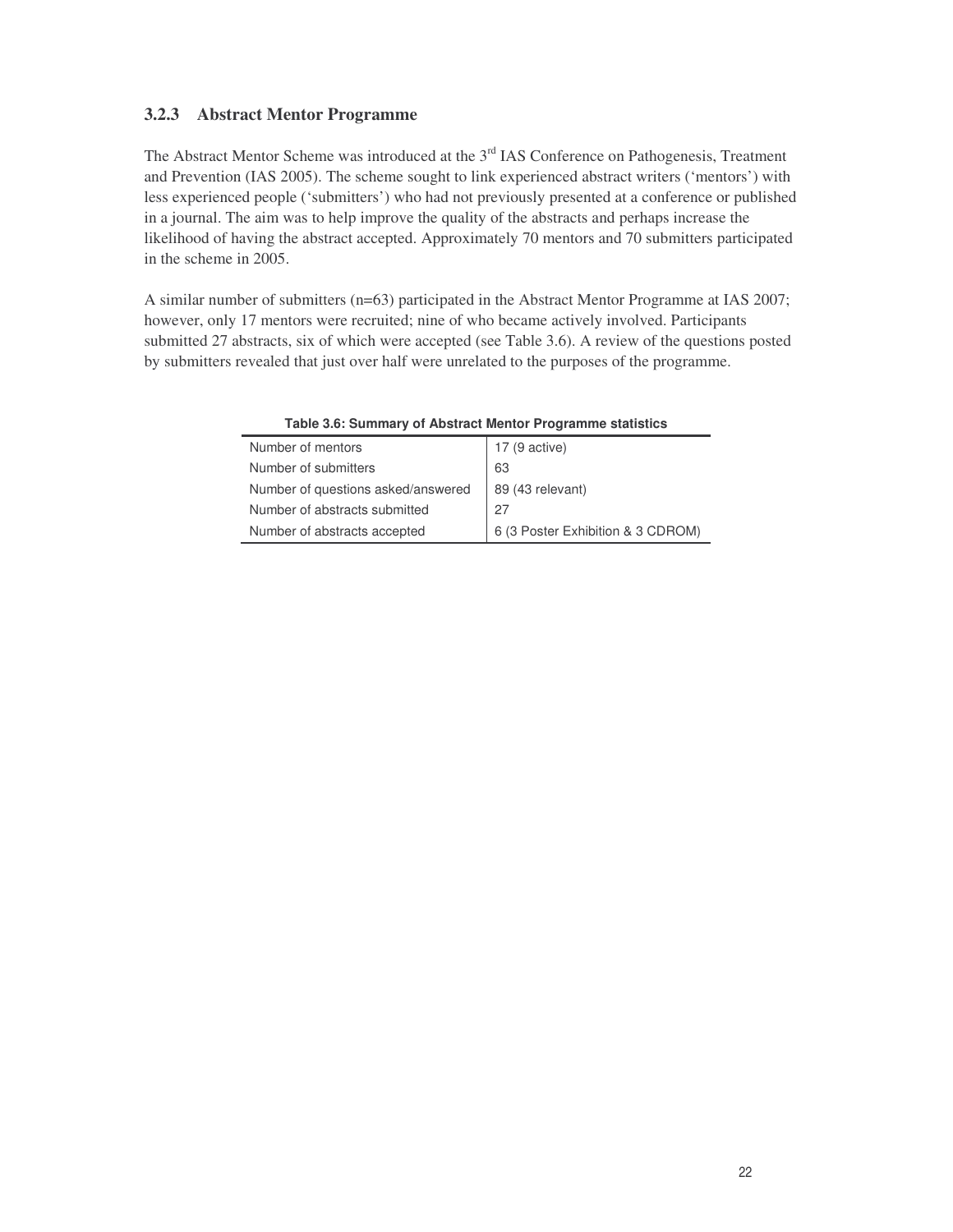# **4. FINDINGS: CONFERENCE IMPACT**

The impact of IAS 2007 was investigated in terms of the achievement of key conference purposes and the effect of the conference on individual delegates and the context in which they work.

### **4.1 Success in achieving key purposes**

Survey respondents were asked to assess how successful IAS 2007 had been in achieving its three key scientific and programme purposes:

- Providing new insights into HIV disease development, prevention and care that will lead to new research;
- Addressing the challenges of expanding treatment and prevention in resource-limited settings;
- Focussing on the latest HIV science and its application for clinical practice and prevention programmes.

The vast majority of respondents considered the conference had been 'successful' or 'very successful' in providing new insights (86%) and focussing on the latest science and its application (87%). The conference was deemed to have been slightly less successful in addressing the challenges of expanding treatment and prevention in resource-limited settings (see Table 4.1).

| <i><b>Objective</b></i>                                                       | Verv<br>successful | Successful | Somewhat<br>successful | Not very<br>successful | Total<br>(%) |
|-------------------------------------------------------------------------------|--------------------|------------|------------------------|------------------------|--------------|
| Providing new insights $(n=1,291)$                                            | 38                 | 48         | 13                     |                        | 100          |
| Addressing challenges of<br>expanding treatment and prevention<br>$(n=1,237)$ | 31                 | 47         | 19                     |                        | 100          |
| Focussing on the latest HIV science<br>and its application $(n=1,280)$        | 39                 | 48         | 12                     |                        | 100          |

**Table 4.1: Ratings of achievement of conference objectives**

#### **4.2 Conference impact on delegates**

#### **4.2.1 Professional benefits gained from attending IAS 2007**

Survey respondents were presented with a list of benefits that would enhance their work in HIV/AIDS (for example, new skills, a renewed sense of purpose) and asked to identify any they had acquired as a result of attending IAS 2007. The most frequently noted gains were new insights into HIV treatment and care and a global perspective on HIV science (see Table 4.2).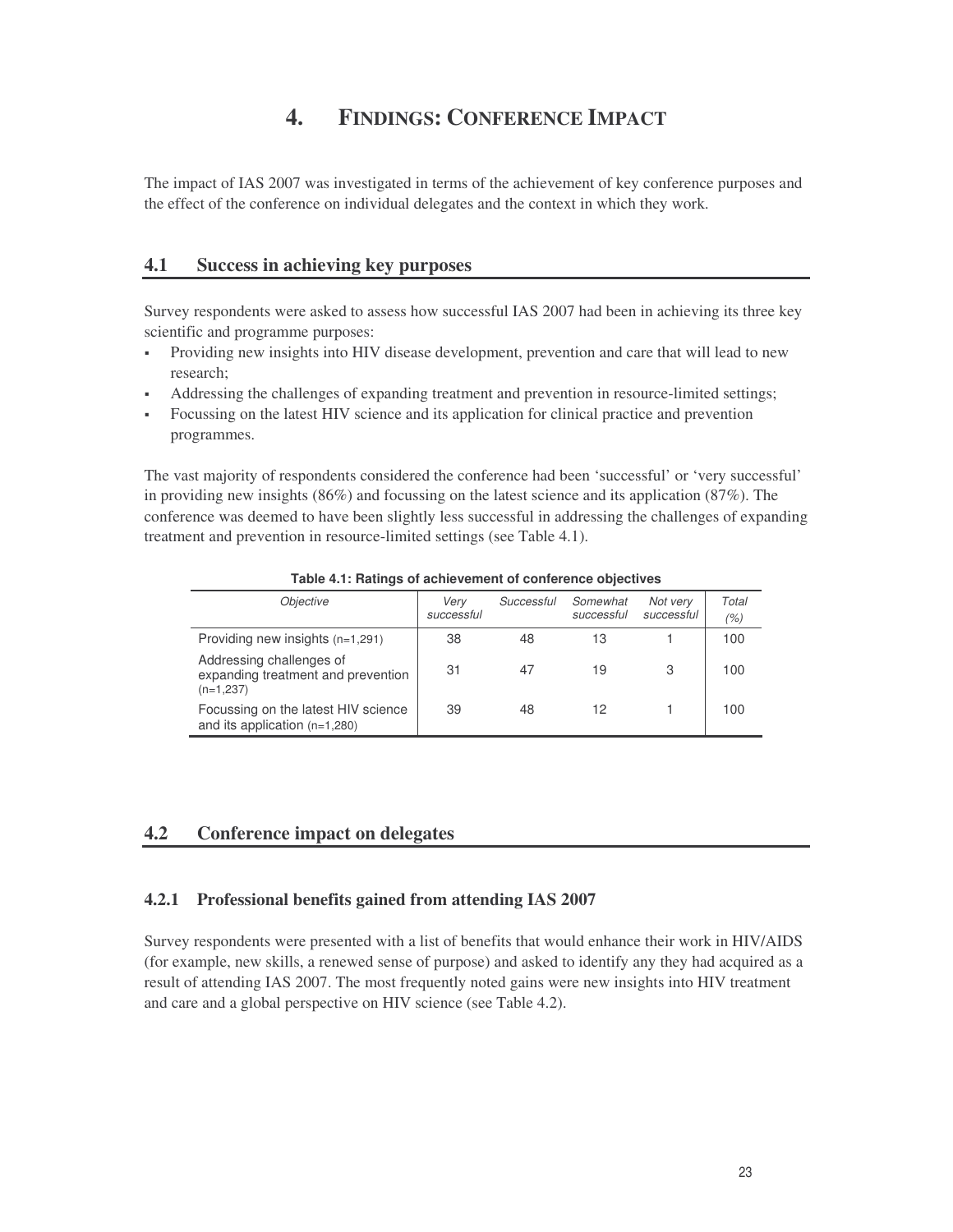| Benefit                                         | % Respondents*<br>$(n=1,289)$ |
|-------------------------------------------------|-------------------------------|
| New insights into HIV treatment and care        | 66                            |
| A global perspective on HIV science             | 55                            |
| New insights into HIV pathogenesis              | 48                            |
| Affirmation of current research/practice        | 43                            |
| New connections/opportunities for collaboration | 40                            |
| New insights into HIV biomedical prevention     | 36                            |
| Renewed sense of purpose                        | 27                            |
| Opportunity for career advancement              | 13                            |
| Other                                           | 5                             |
| Did not gain anything                           | 2                             |

**Table 4.2: Main benefits gained from IAS 2007**

\*Total exceeds 100 as more than one response could be selected

Almost all respondents (98%) reported that they had benefited professionally from attending IAS 2007, with just over two thirds (69%) identifying more than two benefits (see Table 4.3). It should be noted that there was no statistical significance between the identification of more than two benefits and the length of time a delegate had worked in the field (five years or less versus six or more years) or the number of conferences attended (first-time attendees versus respondents who had attended more than one conference).

**Table4.3: Number of benefits gained**

| Number of<br>benefits | % Respondents<br>$(n=1,263)$ |
|-----------------------|------------------------------|
|                       | 11                           |
| 2                     | 20                           |
| 3 or more             | 69                           |
| Total                 | 100                          |

#### **4.2.2 Anticipated use of benefits gained at IAS 2007**

Survey respondents were asked to identify how they anticipated using the benefit(s) they had gained at the conference from a list of activities provided. Almost all respondents (96%) anticipated undertaking at least one activity; the remainder reported they were unsure or would not do anything differently. Sharing information with colleagues was by far the most frequently identified follow-up activity (see Table 4.4).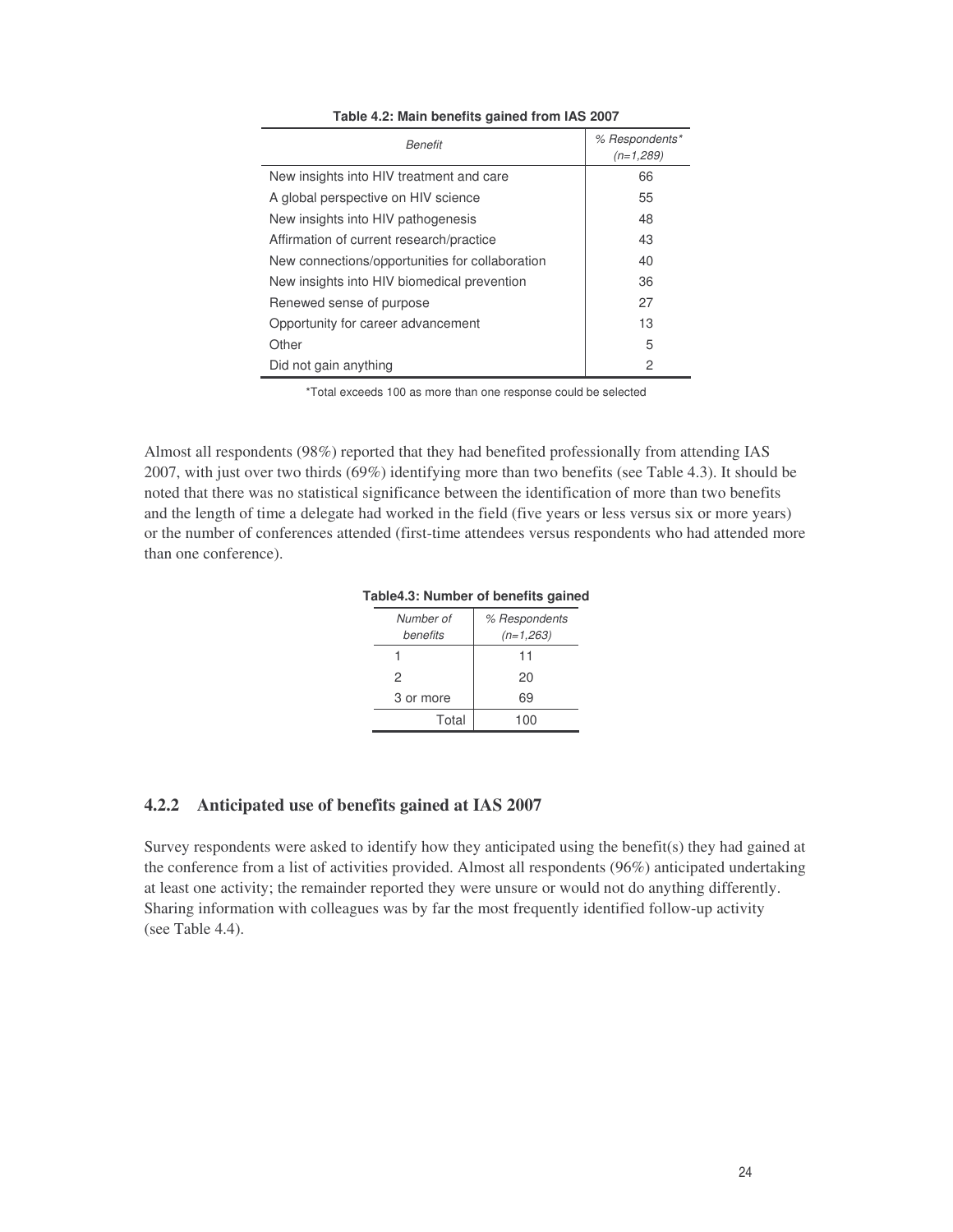| Activity                                    | % Respondents* |
|---------------------------------------------|----------------|
|                                             | $(n=1,263)$    |
| Share information with colleagues           | 83             |
| Apply new insights to clinical practice     | 38             |
| Refine existing research                    | 35             |
| Follow up new contacts                      | 34             |
| Develop new collaborations                  | 32             |
| Undertake new research                      | 28             |
| Apply new insights to prevention programmes | 25             |
| Strengthen advocacy or policy work          | 22             |
| I am unsure                                 |                |
| I will not do anything differently          |                |
| Other                                       | 2              |

**Table 4.4: Anticipated use of benefits gained at IAS 2007**

\*Total exceeds 100 as more than one response could be selected

A large majority of respondents (84%) intended to undertake more than one activity, with well over half (59%) planning to undertake more than two activities (see Table 4.5). Respondents who had worked in the field for six or more years were significantly more likely to undertake more than two activities, compared to respondents who had worked in the field for less than six years (64% versus 50%; p<0.05). Respondents who had attended more than one conference were significantly more likely to undertake three or more activities, compared to respondents who were first-time attendees  $(67\% \text{ versus } 55\%; \text{ p<0.05}).$ 

| Number of<br>activities | % Respondents<br>$(n=1,251)$ |
|-------------------------|------------------------------|
|                         | 15                           |
| 2                       | 26                           |
| 3 or more               | 59                           |
| Total                   | 100                          |

**Table 4.5: Number of anticipated activities**

#### **4.2.3 Professional value of IAS 2007**

As an indicator of the conference's professional value, survey respondents were asked if they would recommend the IAS Conference on HIV Pathogenesis, Treatment and Prevention to a colleague. Almost all respondents (96%) reported that they would. A large majority of respondents (86%) would also choose to attend the next conference, IAS 2009, in Cape Town.

Respondents who said they would not choose attend IAS 2009 were asked why this was, and 179 people (96%) provided reasons (see Table 4.6). The most frequently identified reason related to the cost of attending and/or lack of funding, although this was sometimes linked to other reasons such as distance or relevance. The following quotes exemplify the types of reasons identified: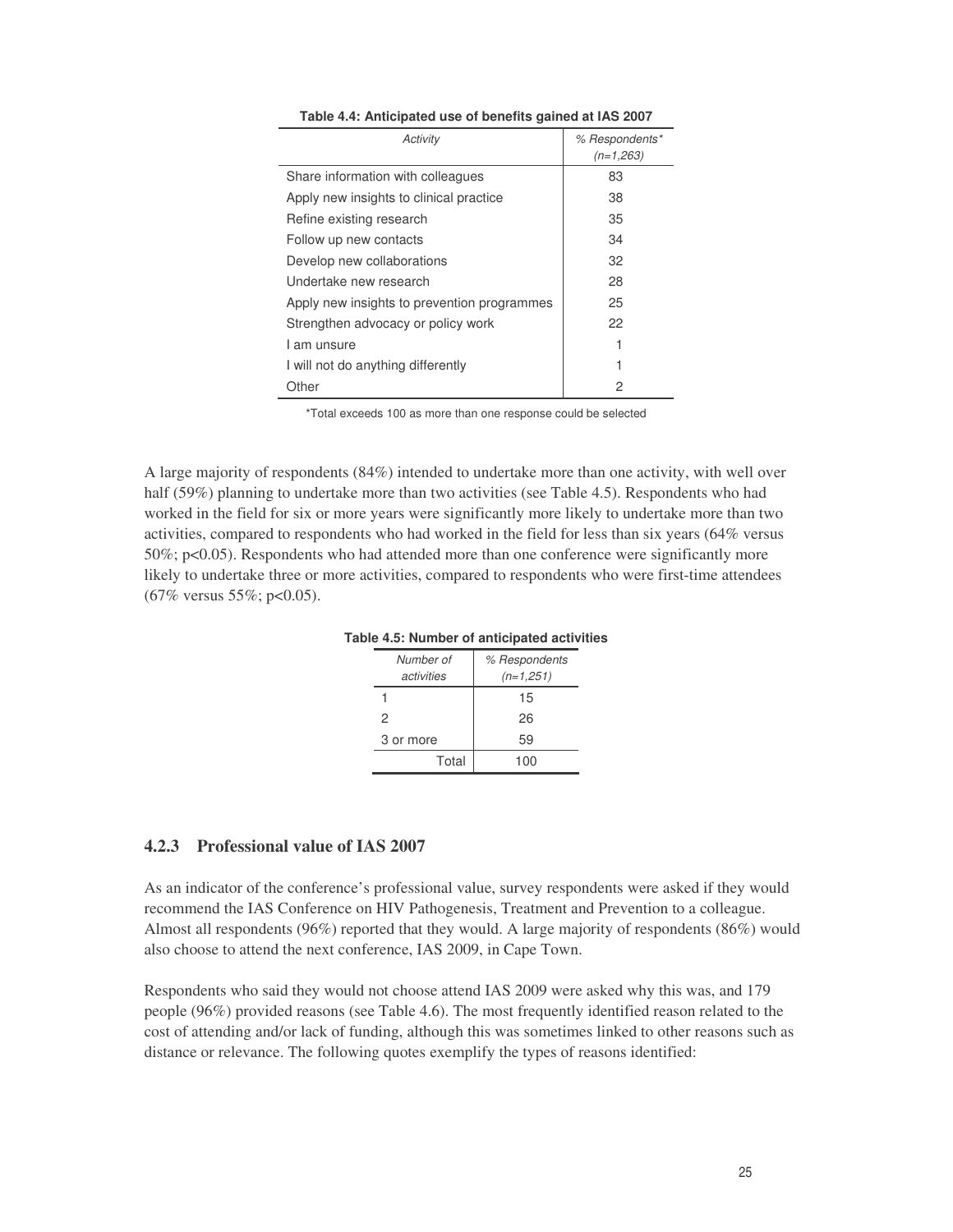*The problem is only one, the funding issue. If the funds are available then I will attend.*

*The cost of attending is too high. First to fly there and, second, the high cost of registration is difficult to cover, even from a developed country as we are not allowed to accept sponsorship from companies.*

*I will probably not attend because there are conferences more squarely focused on my personal interests – HIV basic science and vaccine research.*

| Reason                                                                                    | % Respondents*<br>$(n=179)$ |
|-------------------------------------------------------------------------------------------|-----------------------------|
| Lack of funding; cost of attending                                                        | 42                          |
| Limited relevance to area of work                                                         | 22                          |
| Long distance from own country                                                            | 20                          |
| Issues relating to personal safety                                                        | 8                           |
| Other eg competing professional priorities, no<br>longer in the field, conference too big | 16                          |

**Table 4.6: Reasons people will not attend IAS 2009**

\*Total exceeds 100 as more than one reason could be given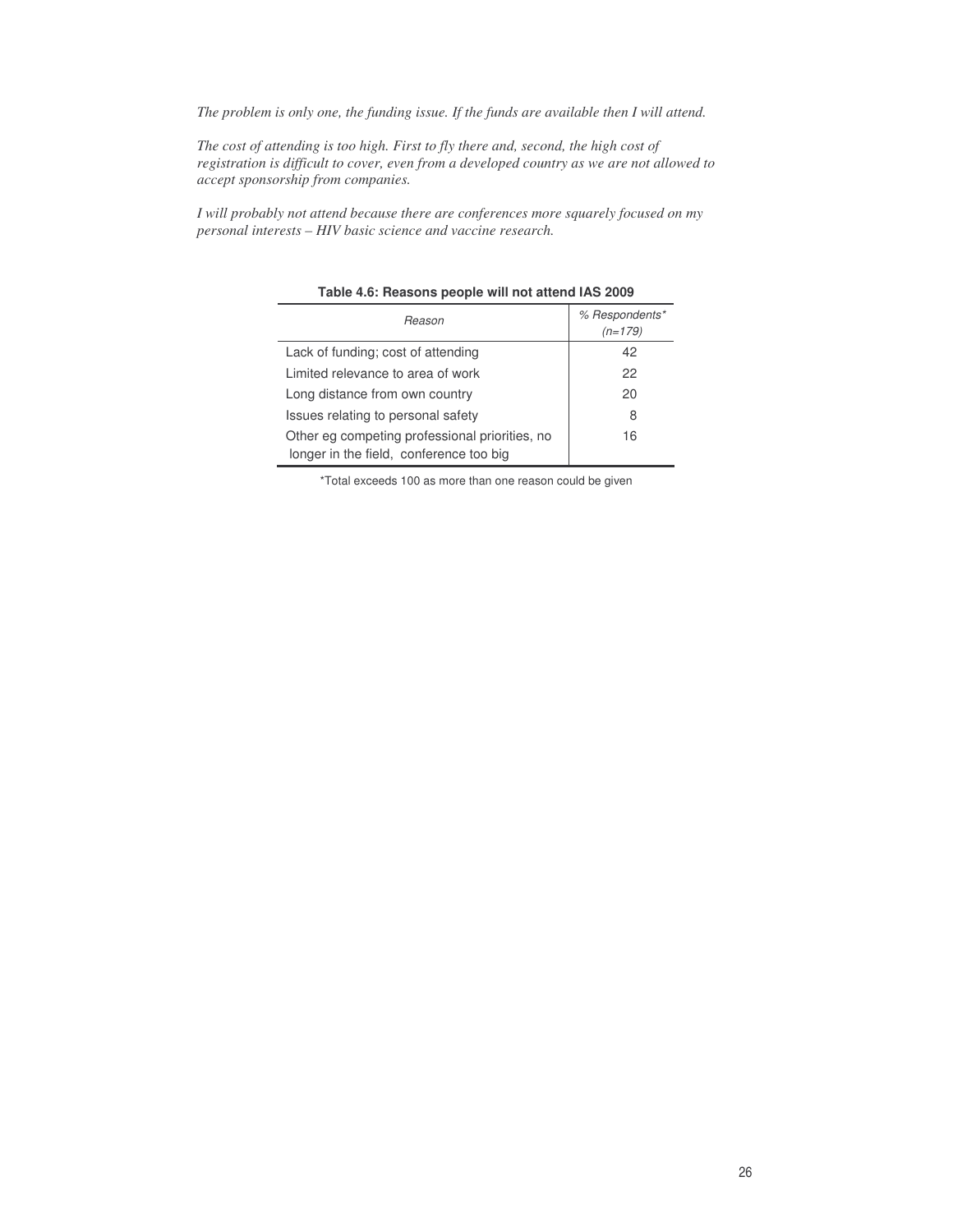# **5. FINDINGS: CONFERENCE PROGRAMME**

The structure and content of the conference programme are integral to the achievement of conference objectives. The evaluation investigated the quality of the overall programme and of the three tracks, as well as the most useful types of sessions.

#### **5.1 Quality of the IAS 2007 programme**

Survey respondents were asked to on a four-point scale rate the following aspects of the conference programme: the overall quality of sessions, speakers and discussion, the range of topics covered and the usefulness of the information presented. Overall, the programme rated highly, with more than 85% of respondents assessing the quality of sessions, the quality of speakers and the usefulness of information presented 'good' or 'excellent' (see Table 5.1). The quality of discussion and debate attracted the most criticism, with approximately 25% of respondents only rating this aspect of the programme 'fair'.

| Aspect                                     | Excellent | Good | Fair | Poor | Total (%) |  |  |
|--------------------------------------------|-----------|------|------|------|-----------|--|--|
| Quality of sessions $(n=1,322)$            | 34        | 58   | 8    | 0    | 100       |  |  |
| Quality of speakers $(n=1,319)$            | 35        | 55   | 10   | 0    | 100       |  |  |
| Quality of discussion & debate $(n=1,315)$ | 17        | 58   | 23   | 2    | 100       |  |  |
| Range of topics covered $(n=1,318)$        | 26        | 58   | 14   | 2    | 100       |  |  |
| Usefulness of information $(n=1,315)$      | 27        | 60   | 12   |      | 100       |  |  |

**Table 5.1: Rating of programme quality**

#### **5.2 Quality of science in tracks**

Respondents were asked to consider their main track of interest at IAS 2007 (the track in which they attended the most sessions) and to indicate their level of agreement with the following statements:

- The track presented state-of-the-art science and new findings;
- The track addressed current research questions;
- The track examined how scientific advances can inform policy and programmes.

Almost all respondents 'agreed' or 'strongly agreed' that their track had addressed current research questions, presented state-of-the-art science and new findings, and examined how scientific advances can inform policy and programmes. The highest level of disagreement (10%) was with the statement 'The track examined how scientific advances can inform policy and programmes' (see Table 5.2).

| Aspect                                                            | Strongly<br>agree | Agree | <b>Disagree</b> | Strongly<br>disagree | No<br>opinion | Total<br>(%) |
|-------------------------------------------------------------------|-------------------|-------|-----------------|----------------------|---------------|--------------|
| Presented state-of-the-art science<br>and new findings $(n=1238)$ | 48                | 46    | 3               |                      |               | 100          |
| Addressed current research<br>questions $(n=1238)$                | 48                | 47    |                 |                      |               | 100          |
| Examined how science can inform<br>policy/programmes (n=1232)     | 32                | 52    | 8               |                      | 6             | 100          |

**Table 5.2: Rating of overall quality of science**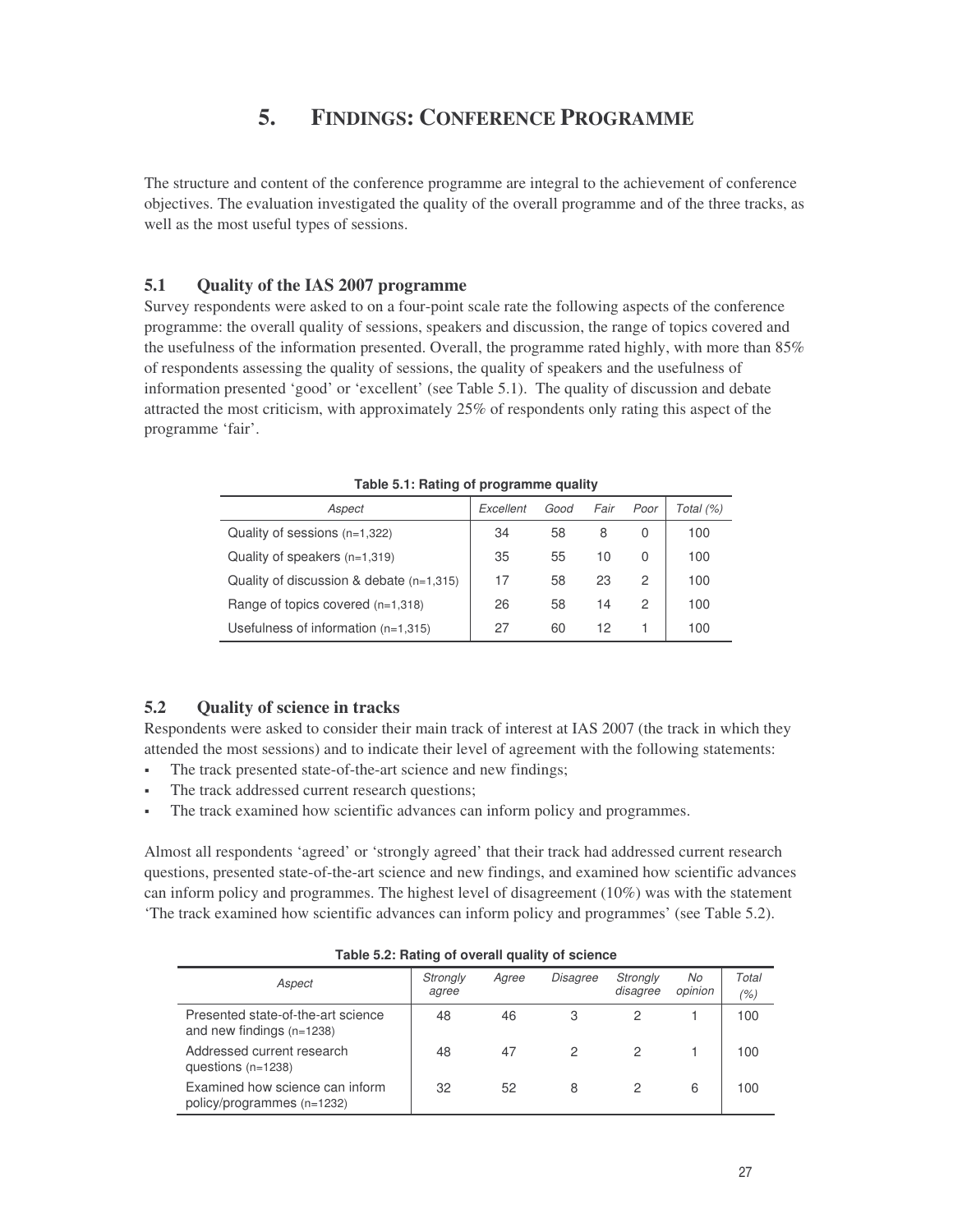A breakdown of ratings by track for each statement using a two-point scale (agree/disagree) revealed high levels of congruence between ratings by track for 'Presented state of the art science and new findings' and 'Addressed current research questions'. There were higher levels of disagreement for 'Examined how science can inform policy and practice' in Track A (see Table 5.3).

| Presented state of the art science<br>and new findings $(n=1,227)$ | Agree | Disagree | No<br>opinion | Total<br>(% ) |
|--------------------------------------------------------------------|-------|----------|---------------|---------------|
| Track A $(n=259)$                                                  | 93    | 6        | 1             | 100           |
| Track $B(n=822)$                                                   | 96    | 3        |               | 100           |
| Track $C$ (n=146)                                                  | 92    | 6        | 2             | 100           |
|                                                                    |       |          |               |               |
| Addressed current research                                         | Agree | Disagree | No            | Total         |
| questions $(n=1,238)$                                              |       |          | opinion       | (% )          |
| Track A $(n=259)$                                                  | 95    | 4        |               | 100           |
| Track $B(n=821)$                                                   | 96    | 3        |               | 100           |
| Track $C$ (n=147)                                                  | 91    | 8        |               | 100           |
|                                                                    |       |          |               |               |
| Examined how science can inform                                    | Agree | Disagree | No            | Total         |
| policy/programmes (n=1232)                                         |       |          | opinion       | (% )          |
| Track A $(n=259)$                                                  | 73    | 17       | 10            | 100           |
| Track $B(n=817)$                                                   | 88    | 7        | 5             | 100           |
| Track $C$ (n=145)                                                  | 82    | 15       | 3             | 100           |

**Table 5.3: Rating of overall quality of science by track**

#### **5.3 Programme sessions and activities**

Respondents were asked to identify the two types of sessions or activities they found most valuable at IAS 2007. Plenary sessions and oral abstract sessions were by far the most popular (see Table 5.4).

| l ype                                 | % Respondents<br>$(n=1.335)$ |
|---------------------------------------|------------------------------|
| <b>Plenary session</b>                | 75                           |
| Oral abstract session                 | 52                           |
| Satellite meetings                    | 18                           |
| Non-abstract sessions (eg symposia)   | 17                           |
| Poster exhibition                     | 12                           |
| Informal networking                   | 9                            |
| Poster discussion sessions            | 7                            |
| Commercial/non-commercial exhibitions | 2                            |
| Other                                 | 2                            |

**Table 5.4: Most valuable session/activities at IAS 2007**

\*Total exceeds 100 as respondents were asked to identify two session types

Respondents were also asked if they would like to change the mix of the programme for the next conference. Although the majority would make no change, between one quarter and one third of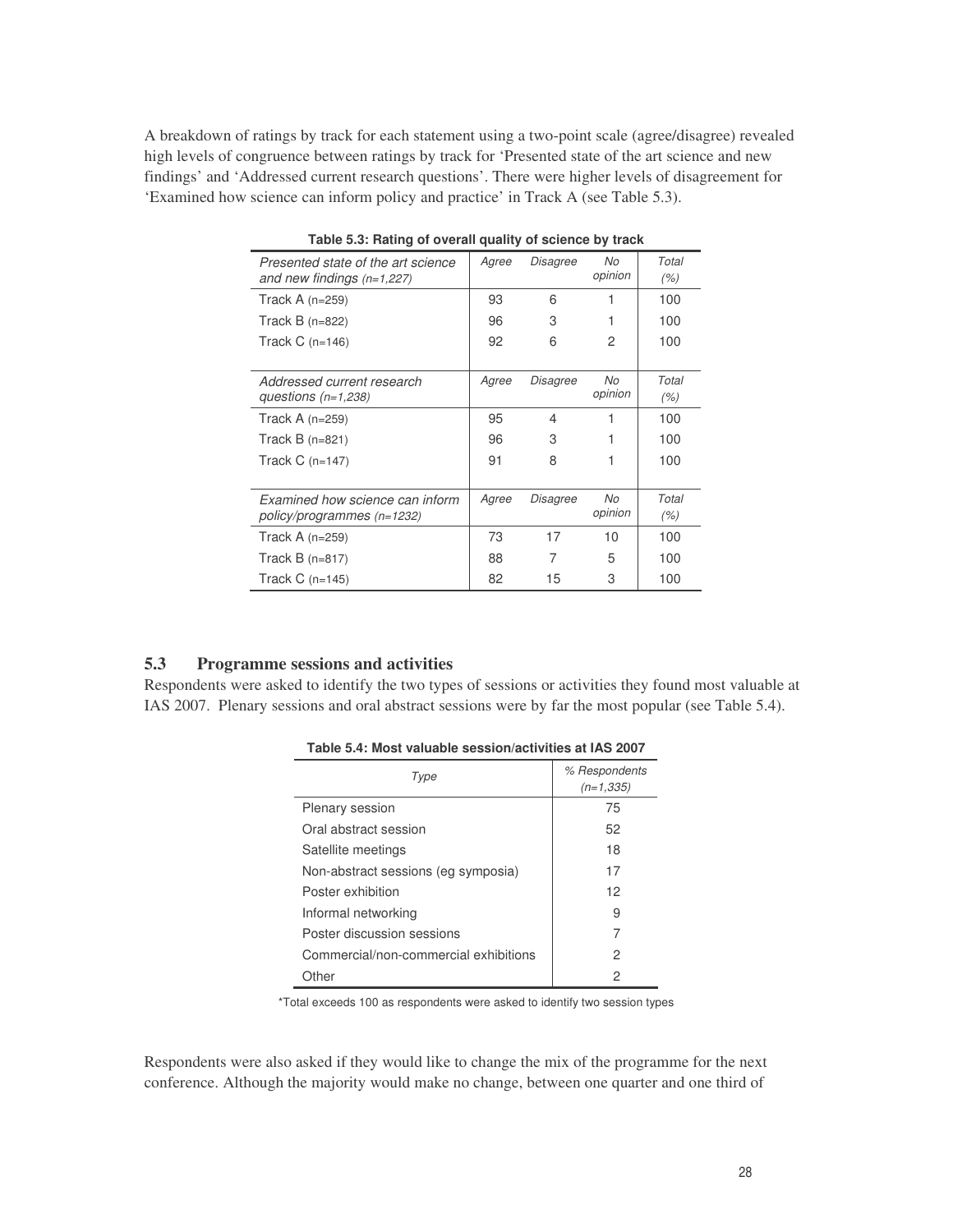respondents would like to see more plenary, oral abstract, non-abstract and poster discussion sessions (see Table 5.5). Very few respondents wanted less of these types of sessions.

| Less of<br>these | No<br>change | More of<br>these | No<br>opinion | Total<br>(% ) |
|------------------|--------------|------------------|---------------|---------------|
| 3                | 62           | 30               | 5             | 100           |
| 5                | 55           | 33               |               | 100           |
|                  | 56           | 26               | 11            | 100           |
| 10               | 53           | 26               | 11            | 100           |
| 15               | 49           | 18               | 18            | 100           |
|                  |              |                  |               |               |

**Table 5.5: Preferred programme mix for IAS 2009**

#### **5.4 Other comments about the programme**

Survey respondents were given the opportunity to make additional comments about the conference programme. Just over one fifth (n=300) provided comments; a further 100 respondents specifically noted they had no comments. Respondents' observations can be categorized into four main themes: comments of a general, positive nature, focus and/or content of the programme, programme scheduling and the poster exhibition (see Table 5.6).

| Comment                   | % Respondents<br>$(n=300)$ |
|---------------------------|----------------------------|
| General positive feedback | 38                         |
| Focus/content             | 36                         |
| Scheduling                | 15                         |
| Poster exhibition         | 11                         |
| Other                     |                            |

**Table 5.6: Summary of comments about the programme**

\*Total exceeds 100 as some respondents provided more than one comment

The most frequently noted comments  $(n=111)$  complimented the programme, employing words such as 'well organized', 'enjoyable', and 'excellent'. Some respondents gave more detailed, positive feedback, illustrated by the following quotes:

*The programme in Sydney has an 'A' rating with me as a scientist from a developing country - it was a good learning experience.*

*Generally the conference was very well organized and the content was good. The plenaries, in general, were particularly strong and often included many of the high points in tracks that the attendee might not get to otherwise.*

*[The conference] exceeded my expectations. I have avoided the IAS meetings for many years as they have either been (i) more political (like the International AIDS conference) or (ii) more of an opportunity to stimulate HIV research in the developing world (like IAS 2005 in Rio). I have preferred to attend CROI and ICAAC or EACS meetings, but this [IAS 2007] was a high quality meeting.*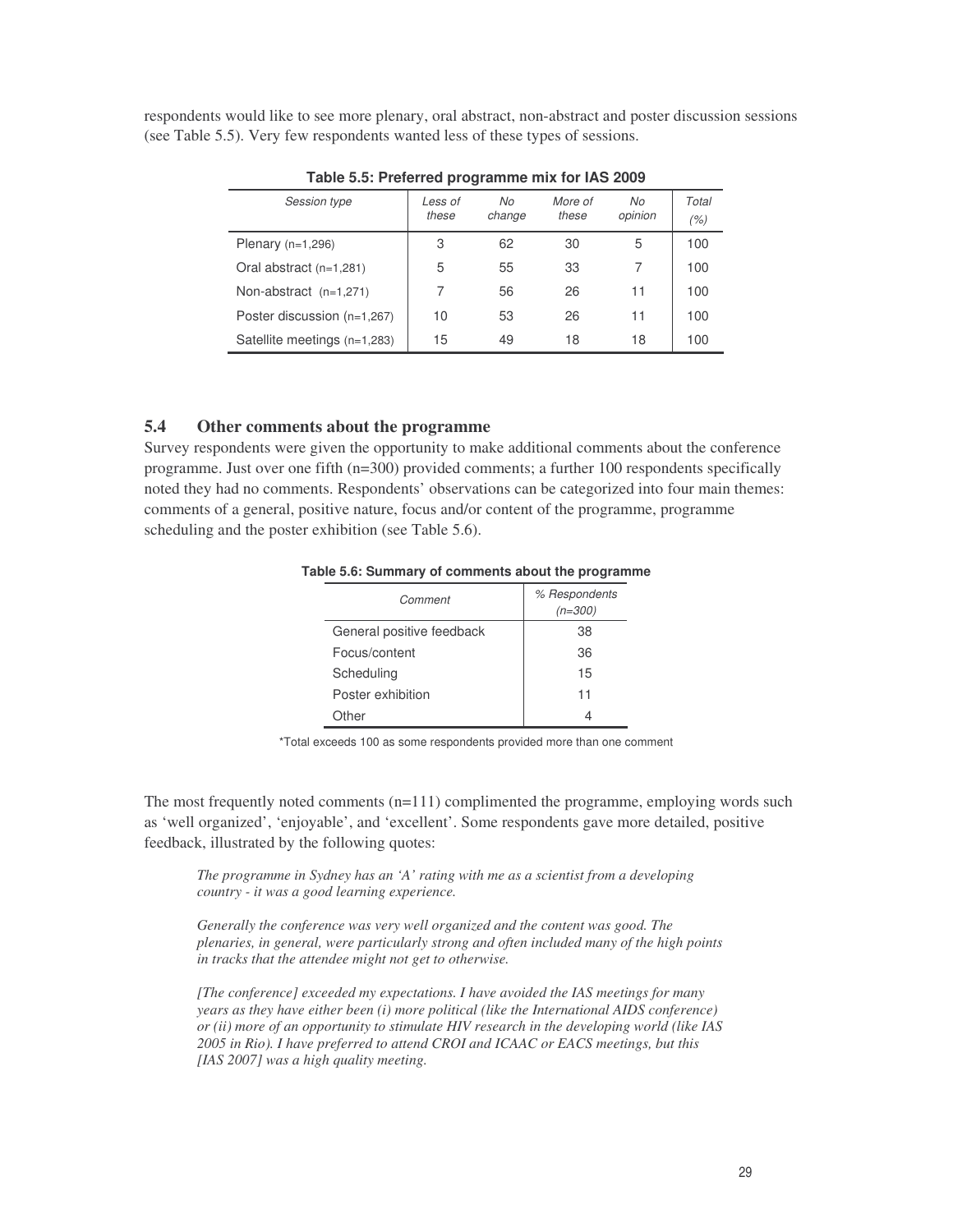#### **Programme focus/content**

A similar number of respondents (n=96) commented on the focus and/or content of the programme, primarily highlighting topics or areas they wanted to receive more attention during the conference. The most frequently noted were:

- HIV basic science (n=7)
- Research and rollout in developing countries (n=7)
- Prevention research that is broader than 'scientific' prevention (n=7)
- Paediatric HIV (n=7)
- Best practice sessions linking research and practice (n=7)
- Nursing and allied health (n=5)
- Prevention science (n=4)
- Work undertaken in Australia and/or the region, especially the Pacific (n=4).

A wide variety of other topics was identified, each by one or two people. These included: epidemiology, new laboratory diagnostics research, early stage clinical research, viral suppression, antiretroviral therapy, novel adherence, vaccines, HIV-related cancer, HIV/TB co-infection, injecting drug use, substitution therapy, sex work, ophthalmic blinding, traditional healing, men who have sex with men and gay men, and case discussions/problem-solving.

Several respondents recommended greater community involvement in sessions; a similar number underscored the need to keep a strong scientific focus and not to broaden community engagement. The need to link research in HIV biology and pathogenesis, clinical science and biomedical prevention with strong social and behavioural research was highlighted by several respondents; several others would like to see biomedical prevention situated within the broader political, social and economic context.

#### **Scheduling**

Comments relating to scheduling (n=44) focussed on two main areas. The first related to the parallel scheduling of important sessions, resulting in delegates being unable to attend both  $(n=18)$ . The second related to the duration of the conference, with the suggestion that it be extended by one to two days (n=10), in part to address the issue of overlapping sessions. Other comments, each made by three or less people, related to the timing of satellites (too early/late), the timing of late breaker sessions (too late in the programme), the need for longer late breaker sessions and oral sessions, and more time for discussion and questions during sessions.

#### **Poster exhibition**

Comments about the poster exhibition (n=33) focused on two main issues. The first related to the scheduling of poster discussions sessions at the same time as oral presentations, and the need for dedicated poster discussion and viewing times to address this issue (n=9). The second noted the desirability of having the poster exhibition in a single area, rather than in two separate locations (n=8). Other comments highlighted the limitations of vertical presentation of posters, the need for more space in the exhibition, and the desirability of allowing questions immediately after each poster presentation rather than at the end of the discussion session.

#### **Other issues**

Several other issues were identified by smaller numbers of respondents, including the need for more opportunities for discussion during and after sessions, and/or more networking opportunities (for example, by offering drinks with a dedicated poster viewing session at the end of the day).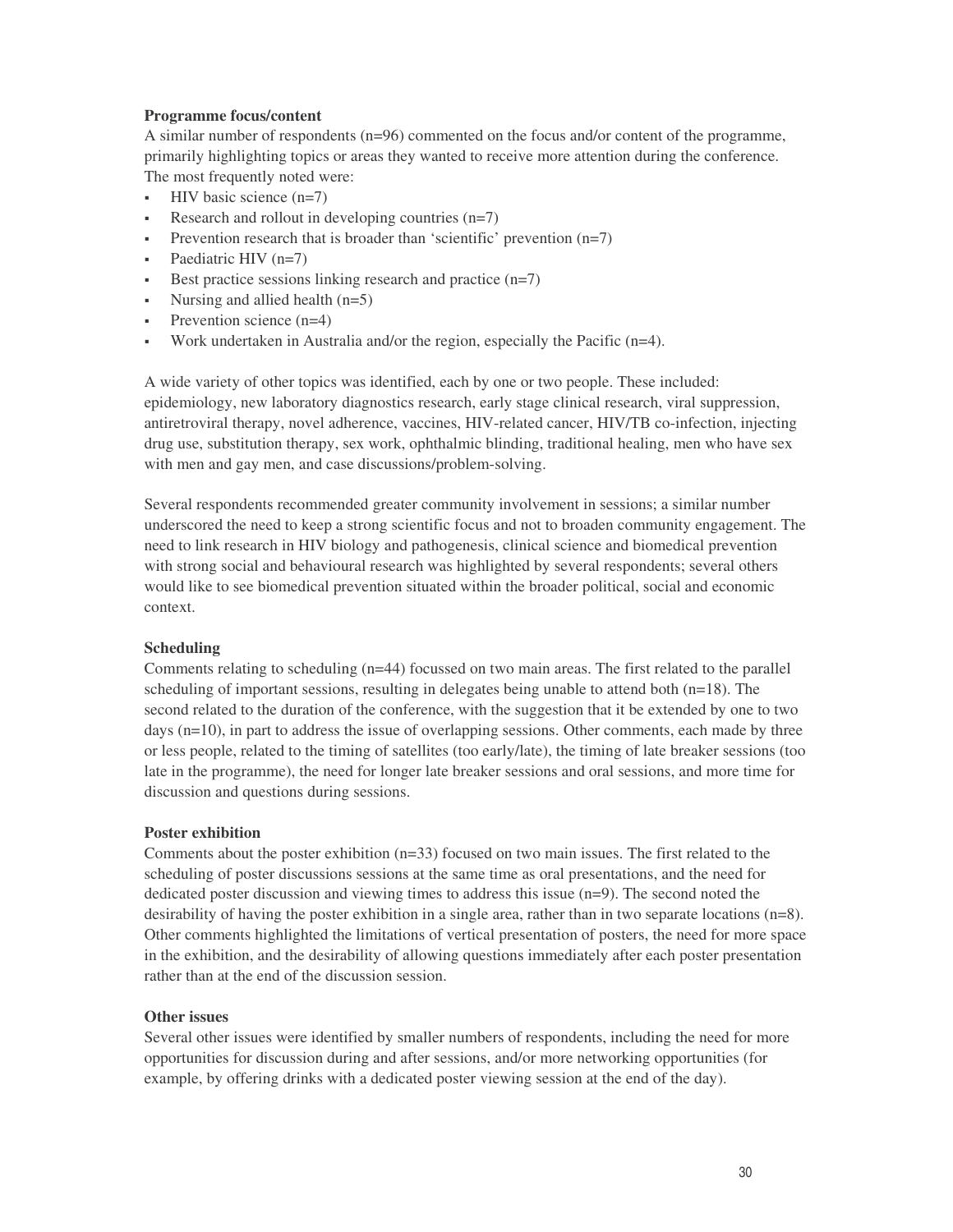# **6. FINDINGS: CONFERENCE PLANNING & ORGANIZATION**

A range of aspects relating to conference planning and organization were investigated in the evaluation.

#### **6.1 Support services for delegates**

Survey respondents were presented with a list of five services available to support delegates at IAS 2007 and asked to identify those they had used. The most frequently used service was the Online programme-at-a-glance. Just over half the respondents had not used the Delegate Connector (see Table 6.1). Of the people who had used the Delegate Connector, 56% were first-time attendees. The remainder had attended a previous IAS Conference on HIV Pathogenesis, Treatment and Prevention.

| Service                                         | Used | Did not<br>use | Not<br>aware of | Total<br>(% ) |
|-------------------------------------------------|------|----------------|-----------------|---------------|
| Online programme at a glance $(n=1,305)$        | 92   |                |                 | 100           |
| Abstract CD-ROM (n=1,303)                       | 86   | 13             |                 | 100           |
| Abstract search function on website $(n=1,292)$ | 77   | 19             | 4               | 100           |
| Conference profile (n=1292)                     | 74   | 15             | 11              | 100           |
| Daily conference news on website (n=1,297)      | 70   | 27             | 3               | 100           |
| Delegate connector (n=1,283)                    | 48   | 40             | 12              | 100           |

**Table 6.1: Use of services offered at IAS 2007**

Respondents were also asked to rate the services they had used on a four-point scale. The services deemed most useful were the Abstract CD-ROM, the online programme-at-a-glance, and the abstract search function on the website (each rated 'useful' or 'very useful' by more than three-quarters of respondents). The Delegate connector was the lowest rating service (see Table 6.2).

| Service                                     | Not very<br>useful | Somewhat<br>useful | Useful | Very<br>useful | Total<br>(% ) |
|---------------------------------------------|--------------------|--------------------|--------|----------------|---------------|
| Abstract $CD$ -ROM $(n=1, 125)$             | 3                  | 16                 | 47     | 34             | 100           |
| Online programme at a glance $(n=1,192)$    | 2                  | 19                 | 47     | 32             | 100           |
| Abstract search function on website (n=998) | 5                  | 19                 | 48     | 28             | 100           |
| Daily conference news on website (n=909)    | 9                  | 26                 | 40     | 25             | 100           |
| Conference profile (n=954)                  | 6                  | 25                 | 51     | 18             | 100           |
| Delegate connector (n=623)                  | 15                 | 31                 | 40     | 14             | 100           |

**Table 6.2: Usefulness of services offered at IAS 2007**

Survey respondents were also asked if they would prefer to receive the daily conference news electronically on the conference website, or in a printed newspaper. Almost half (47%) said they would prefer to access the daily conference news on the website, almost one-third (31%) said they preferred the news to be a printed newspaper, and just under one quarter (22%) said they had no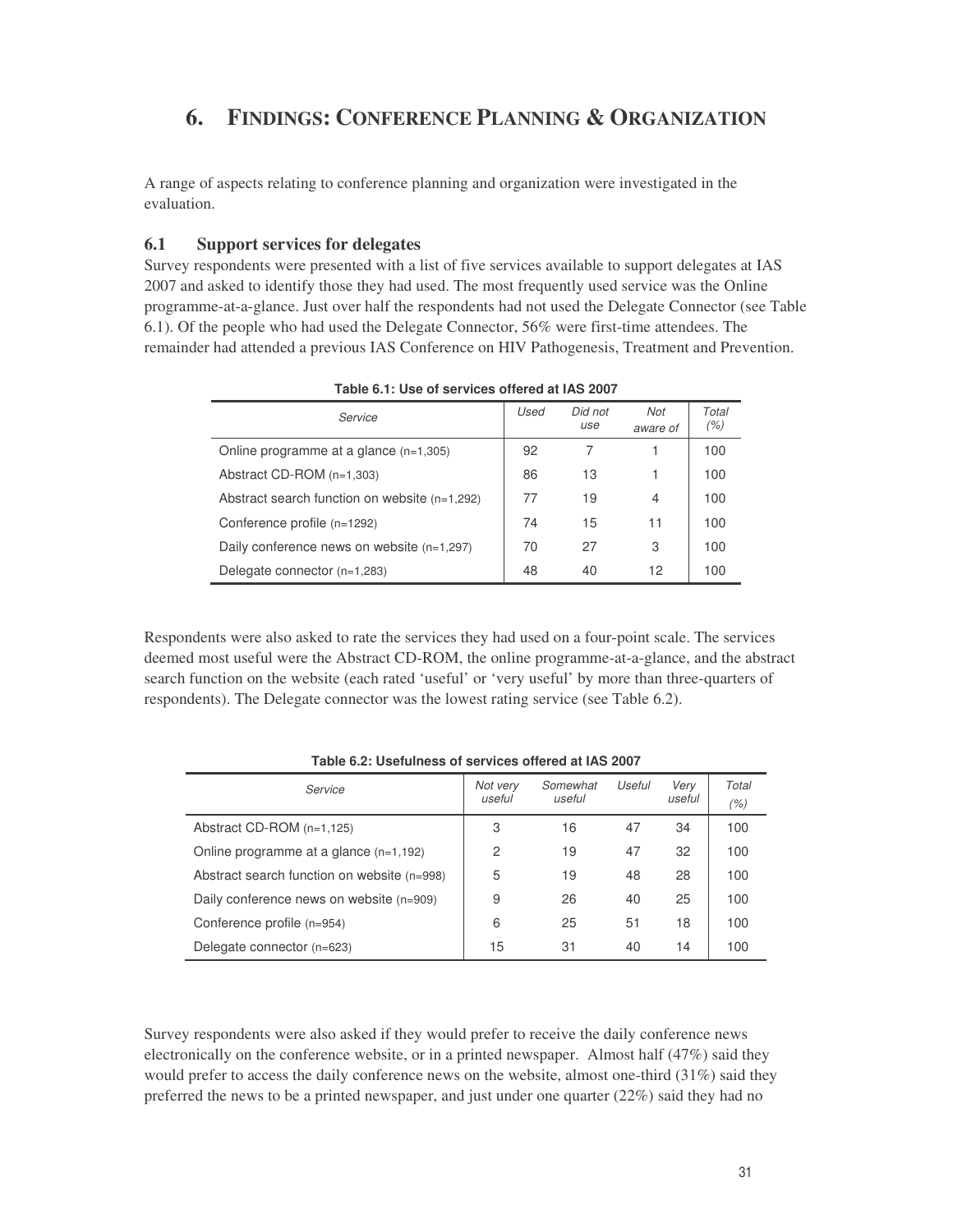preference. It should be noted that approximately one quarter of respondents (27%) did not access the daily news on the IAS 2007 website during the conference.

#### **6.2 Conference organization**

Survey respondents were asked to assess 11 aspects of conference organization using a four-point scale. Overall, most aspects were rated highly, with 90% or more of respondents assessing preconference information, the abstract submission process, online registration, collection of badge/bag/CD-ROM and venue and facilities 'good' or 'excellent'. The highest level of criticism was directed at the poster display (see Table 6.3).

| Aspect                                | Excellent | Good | Fair | Poor | Total (%) |
|---------------------------------------|-----------|------|------|------|-----------|
| Badge/bag/CD-ROM collection (n=1285)  | 58        | 38   | 3    |      | 100       |
| Venue and facilities (n=1288)         | 56        | 36   | 7    |      | 100       |
| Online registration (n=1219)          | 51        | 43   | 5    | 1    | 100       |
| On-site registration $(n=781)$        | 50        | 44   | 4    | 2    | 100       |
| Abstract submission process (n=895)   | 41        | 52   | 6    | 1    | 100       |
| Pre-conference information $(n=1301)$ | 40        | 50   | 9    | 1    | 100       |
| Opening session (n=1103)              | 43        | 46   | 9    | 2    | 100       |
| Closing session (n=945)               | 35        | 51   | 13   |      | 100       |
| Time-tabling of sessions $(n=1292)$   | 29        | 58   | 12   |      | 100       |
| PLWHA lounge (n=474)                  | 27        | 56   | 14   | 3    | 100       |
| Poster display areas (n=1296)         | 23        | 52   | 21   | 4    | 100       |

**Table 6.3: Rating of conference organization**

# **6.3 Other comments about conference organization**

Survey respondents were asked if they had any additional comments about the organization of IAS 2007. Two hundred and fifty-eight people (19%) provided comments; a further 114 said they had no additional comments. The most frequently noted comments related to:

- General, positive features of the conference organization (27%, n=69);
- Lack of complementary refreshments during the conference (water and/or tea and coffee) and the lack of provision of lunch, at least for delegates on tight budgets, or the provision of an inexpensive alternative to the food court (18%, n=46);
- Issues with the poster exhibition, mirroring those outlined in Section 5.4 (13%, n=33).

Other issues, each identified by approximately five respondents, included the need for more scholarships, difficulties with online registration and/or payment, lack of social activities and/or networking opportunities, late opening of the online programme, and lack of paper for note-taking.

Smaller numbers of respondents made a wide variety of recommendations regarding other organizational issues. These included sending the badge electronically with a bar code (rather than by mail), ceasing badge scanning, opening the PLWHA Lounge on the first day of registration, offering an electronic message system during the conference, placing the abstract CD-ROM in the conference bag, making the abstract search function on the website more user friendly, posting abstracts on the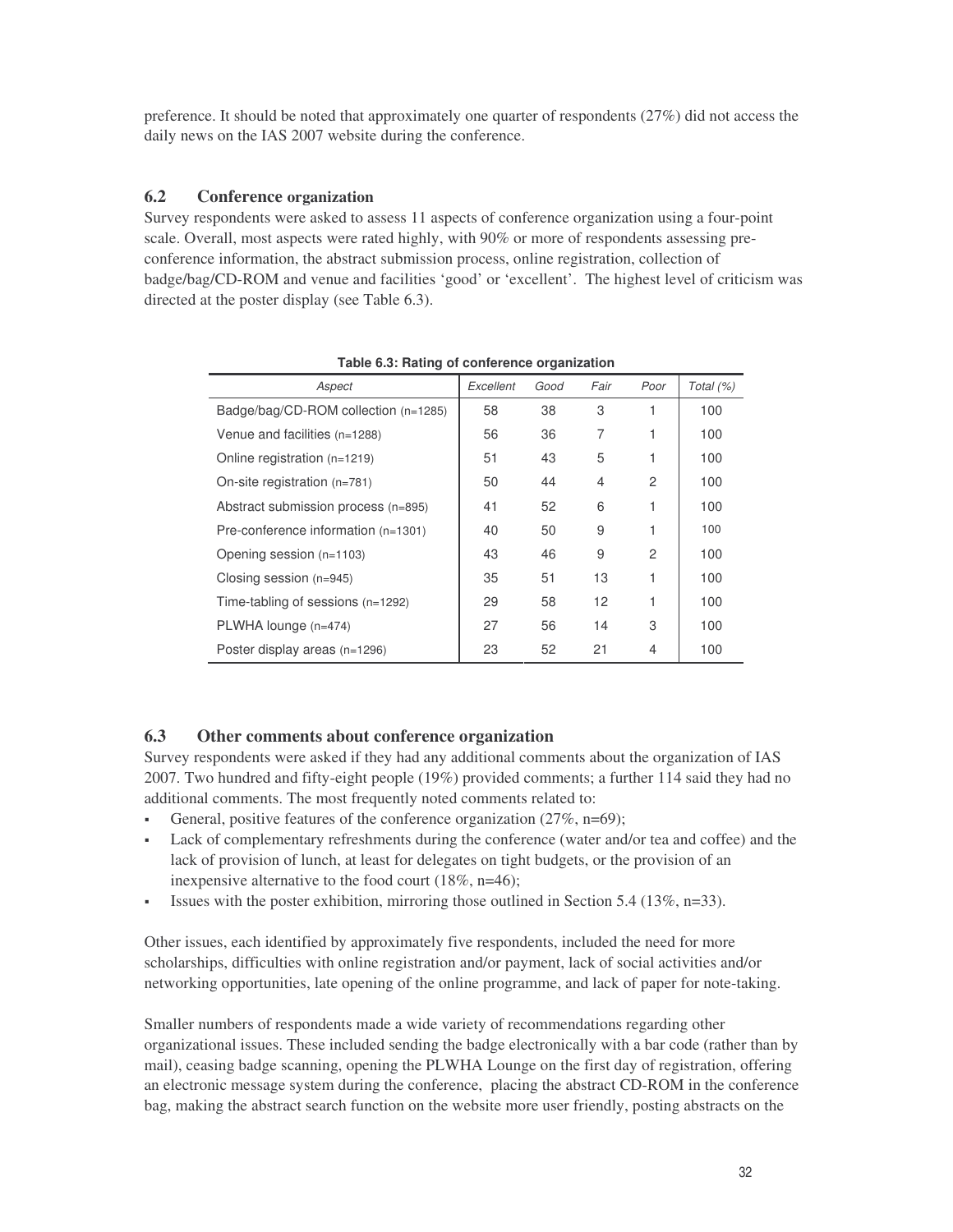website prior to the conference, scheduling prize-giving ceremonies in the printed programme, sending the participation certificate directly to delegates, and translating some sessions into Spanish.

# **6.4 Sydney Declaration**

At the end of the conference a statement, the 'Sydney Declaration', was produced calling for the scaleup of HIV research. Approximately three quarters (74%) of survey respondents indicated they were aware of the declaration, with 53% reporting they had signed it.

# **6.5 Other comments about the conference**

At the end of the survey, respondents were asked if they had any additional comments about IAS 2007. One fifth (n=265) provided comments; a further 99 people stated that they had no additional comments. More than half the observations (n=143) were general, positive statements about the conference, using descriptors such as 'good' or 'useful', or exemplified by the following quotes:

*It was an excellent conference, with a rich scientific content and a very pleasant venue.*

*It was generally a success, beyond what I imagined it would be.*

*It was a wonderful event for me in terms of networking and information. I enhanced my expertise, developed networks and learnt many new things. So all credit goes to the conference management committee.*

Just under half the observations (n=129) related to the focus or content of the conference programme. Many of the issues raised in the programme 'comments' section of this report were reiterated, such as the need for strong science, the strengths/limitations of including biomedical prevention, lack of social science, and the limited number of presentations by people from developing countries and members of affected communities.

A smaller number of people (n=23) commented on organizational aspects of the conference, many reiterating comments made in Section 6.3. These included lack of complimentary beverages/food and limited networking opportunities.

Eighteen respondents highlighted the need for more scholarships; several others noted the high cost of registration and/or attending a conference in Sydney.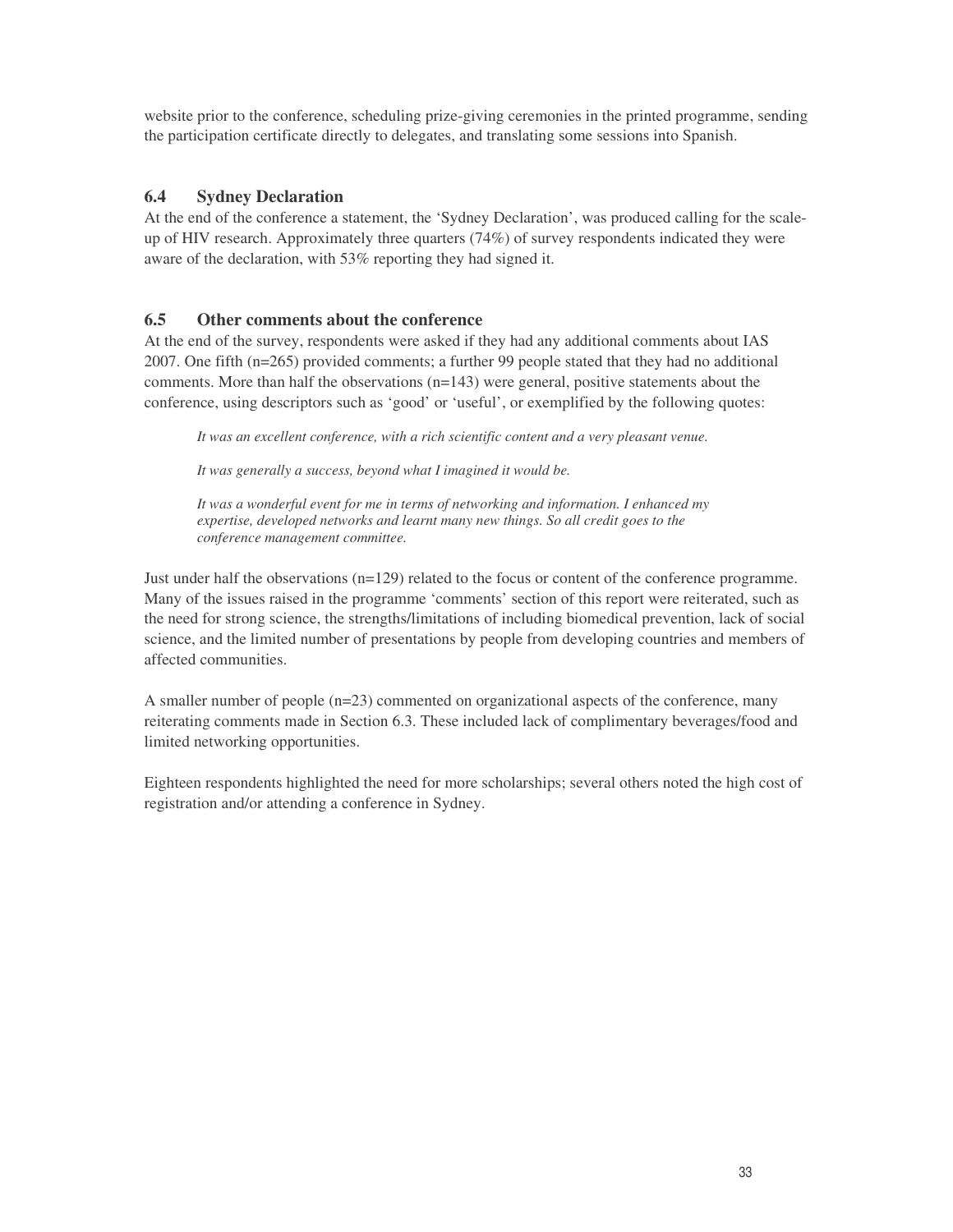# **7. KEY FINDINGS, DISCUSSION AND CONCLUSIONS**

# **7.1 Introduction**

The evaluation of the 4<sup>th</sup> IAS Conference on HIV Pathogenesis, Treatment and Prevention was framed by three objectives:

- i. To assess the immediate and short-term effects of the conference on delegates and their work in HIV/AIDS;
- ii. To review the quality, relevance and usefulness of the scientific programme;
- iii. To appraise key elements of conference planning and organization.

The views of conference delegates, as well as committee members and relevant IAS and ASHM staff, were collected during the evaluation to address these objectives. Approximately 1,400 people contributed to the evaluation. The leading data collection instrument was an online survey sent to all delegates with a working email address ( $n=3,817$ ). There was a 35% response rate to the survey which represented 1,335 delegates working in 114 countries, 69% of whom were attending their first IAS Conference on HIV Pathogenesis, Treatment and Prevention. Detailed findings relating to conference attendance, impact, programme and planning are presented in the previous sections of the report. Key findings are reported and discussed in this section.

# **7.2 Key findings**

### **7.2.1 Attendance**

- 1. Of the four IAS Conferences on HIV Pathogenesis, Treatment and Prevention held to date, IAS 2007 attracted the largest number of participants  $(n=6,679)$ , delegates  $(n=5,476)$ and countries represented (n=140). This reflected a 10% increase in participants, delegates and countries represented from IAS 2005.
- 2. 446 media representatives from 61 countries attended the conference; double the number that attended IAS 2005. The reach of IAS 2007 was further extended through expanded online coverage by Kaisernetwork, Clinical Care Options and the IAS 2007 website.
- 3. Clinician/physicians comprised the largest group of delegates (37%) and Track B: Clinical Research, Treatment and Care, was the main track of interest of the majority of survey respondents (67%).
- 4. The scientific programme was by far the most important factor in survey respondents' decision to attend the conference (61%).
- 5. Attendance of a previous IAS Conference on HIV Pathogenesis, Treatment and Prevention or awareness of the conference schedule was the main source of information about IAS 2007 for survey respondents (35%), followed by a recommendation from a colleague or friend (21%).
- 6. The number of scholarship applications received  $(n=3,179)$  represented a 76% increase from IAS 2005. Although slightly fewer scholarships were awarded at IAS 2007 (n=194) than IAS 2005 (n=205), there was a 12% increase in the number of full scholarships awarded.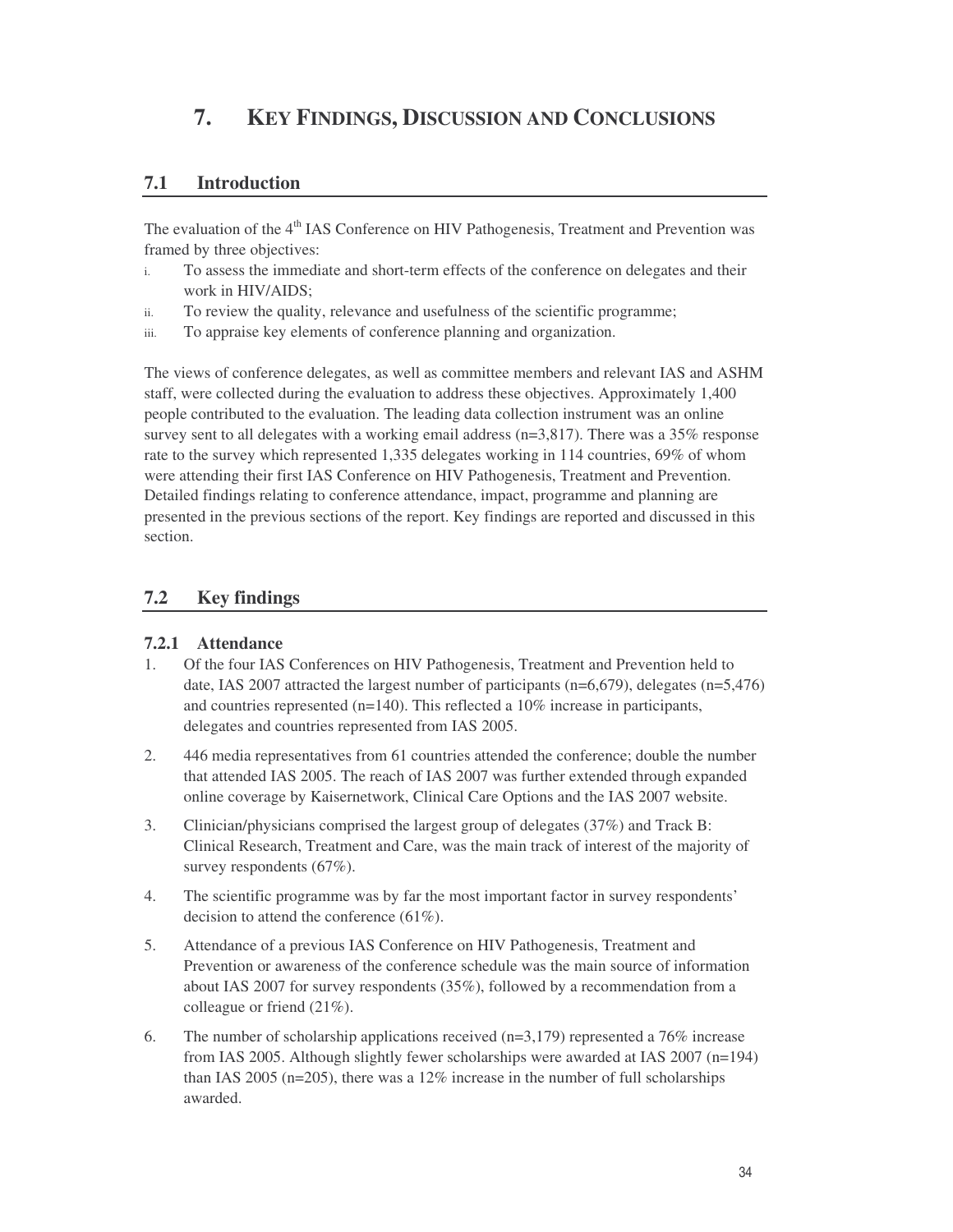# **7.2.2 Impact**

- 7. The vast majority of survey respondents deemed IAS 2007 had been 'successful' or 'very successful' in focussing on the latest HIV science and its application for clinical practice and prevention programmes (87%), as well as providing new insights into HIV disease development, prevention and care that will lead to new research (86%). A large majority rated the conference 'successful' or 'very successful' in addressing the challenges of expanding treatment and prevention in resource-limited settings (78%).
- 8. Almost all survey delegates (98%) reported they had benefited professionally from attending the conference, with 69% identifying more than two gains. Although new insights into HIV treatment and care (66%) and a global perspective on HIV science (55%) were the most frequently noted gains, IAS 2007 offered some survey respondents much more than new information, affirming their current work (43%) and/or renewing their sense of purpose (27%).
- 9. The impact of the conference reached far beyond the delegates who attended. Almost all survey respondents (96%) anticipated undertaking at least one activity using benefits gained at IAS 2007, with the vast majority anticipating more than one activity (85%). Although sharing information with colleagues was the most frequently identified activity ( 82%), around one third of respondents planned to apply new insights to clinical practice, refine existing research, follow-up new contacts and/or develop a collaboration.
- 10. Almost all survey respondents (96%) would recommend the conference to a colleague and a large majority would choose to attend IAS 2009 in Cape Town (84%). The most frequently noted reason for not attending IAS 2009 was cost/lack of funding (42%).

#### **7.2.3 Programme**

- 11. Of the four IAS Conferences on HIV Pathogenesis, Treatment and Prevention held to date, IAS 2007 attracted the greatest number of abstracts (n=3,336) from the most countries (n=133). This represented increases of 76% and 18%, respectively, from IAS 2005.
- 12. The Abstract Mentor Programme attracted 63 'submitters' but only nine active 'mentors', a 75% decrease in the number of mentors from IAS 2005.
- 13. The overall conference programme rated highly, with 85% or more survey respondents assessing the quality of sessions, the quality of speakers, the range of topics covered and the usefulness of information presented as 'good' or 'excellent'. Slightly fewer respondents (75%) gave these ratings to the quality of discussion and debate.
- 14. The quality of the science in each track rated very highly, with most survey respondents agreeing their main track of interest had presented state-of-the-art science (94%) and addressed current research questions (95%). A slightly smaller proportion agreed their track examined how scientific advances can inform HIV policy and programmes (84%).
- 15. Plenary sessions (75%) and oral abstract sessions (52%) were deemed the most useful types of sessions, and the majority of survey respondents would not change the current mix of sessions.
- 16. Just over one fifth of survey respondents offered additional observations about the programme. The most frequent were comments of a general, positive nature, followed by issues relating to the content or focus of the programme, programme scheduling, and organization of the poster exhibition.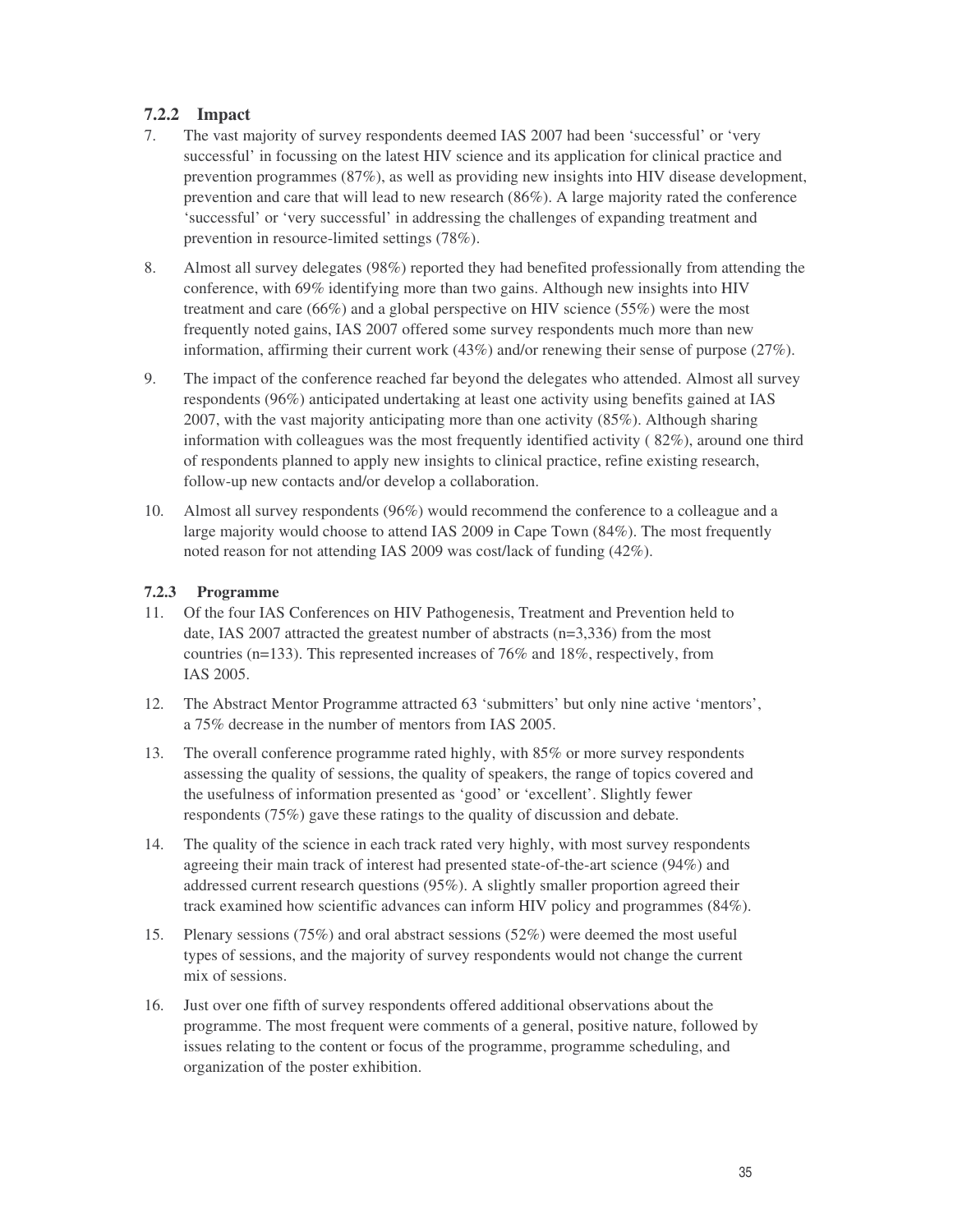# **7.2.4 Organization**

- 17. Overall conference planning and organization rated highly, with at least 90% of survey respondents assessing the pre-conference information, abstract submission process, online registration, collection of badge/bag/CD-ROM, venue and facilities, and the opening session as 'good' or 'excellent'. The lowest rated element was the poster display (rated 'good' or 'excellent' by 75% of respondents).
- 18. The Online programme-at-a-glance (92%) and the Abstract CD-ROM (86%) were the delegate support services most frequently used by survey respondents and the services deemed most useful. The Delegate connector was the least frequently used service (48%) and received an overall lower rating of usefulness.
- 19. One fifth of respondents offered additional observations about the organization of the conference. The most frequent were comments of a general, positive nature, followed by concern about the lack of complementary refreshments at the conference and the organization of the poster display.

# **7.3 Discussion**

The evaluation demonstrated that the 4<sup>th</sup> IAS Conference on HIV Pathogenesis, Treatment and Prevention was rated highly and had an immediate impact on many delegates and their work in HIV/AIDS. The evaluation also showed that the influence of the conference extended far beyond the delegates who attended. The evaluation did not highlight any major problems or concerns; however, some issues were illuminated that are worthy of comment:

### **7.3.1 Attendance and reach**

The IAS Conference on HIV Pathogenesis, Treatment and Prevention has a global focus and as such seeks to attract delegates from developed and developing countries. The evaluation underscored the importance of conference geographic location in determining attendance for some participants, the pressing need for scholarships to maximise participation of people from developing countries and new and young researchers, and the important role played by professional and friendship networks in raising awareness of the conference.

# **7.3.2 Impact**

The evaluation revealed substantial achievement of key conference purposes; however, it also underscored the need for the conference programme to continue to address the challenges of expanding treatment and prevention in resource-limited settings, and the transfer of scientific advances into policy and programmes.

# **7.3.3 Programme**

Evaluation findings showed that the overall programme and quality of the science in the three tracks rated highly. These ratings are very pleasing, given the scientific programme is the primary reason most delegates attend. Findings also revealed that opportunities for rigorous discussion and debate at the conference could be further developed.

A comparison of IAS 2005 and IAS 2007 monitoring data for the Abstract Mentor Programme revealed IAS 2007 attracted significantly fewer mentors. Further investigation is required regarding the recruitment and retention of mentors.